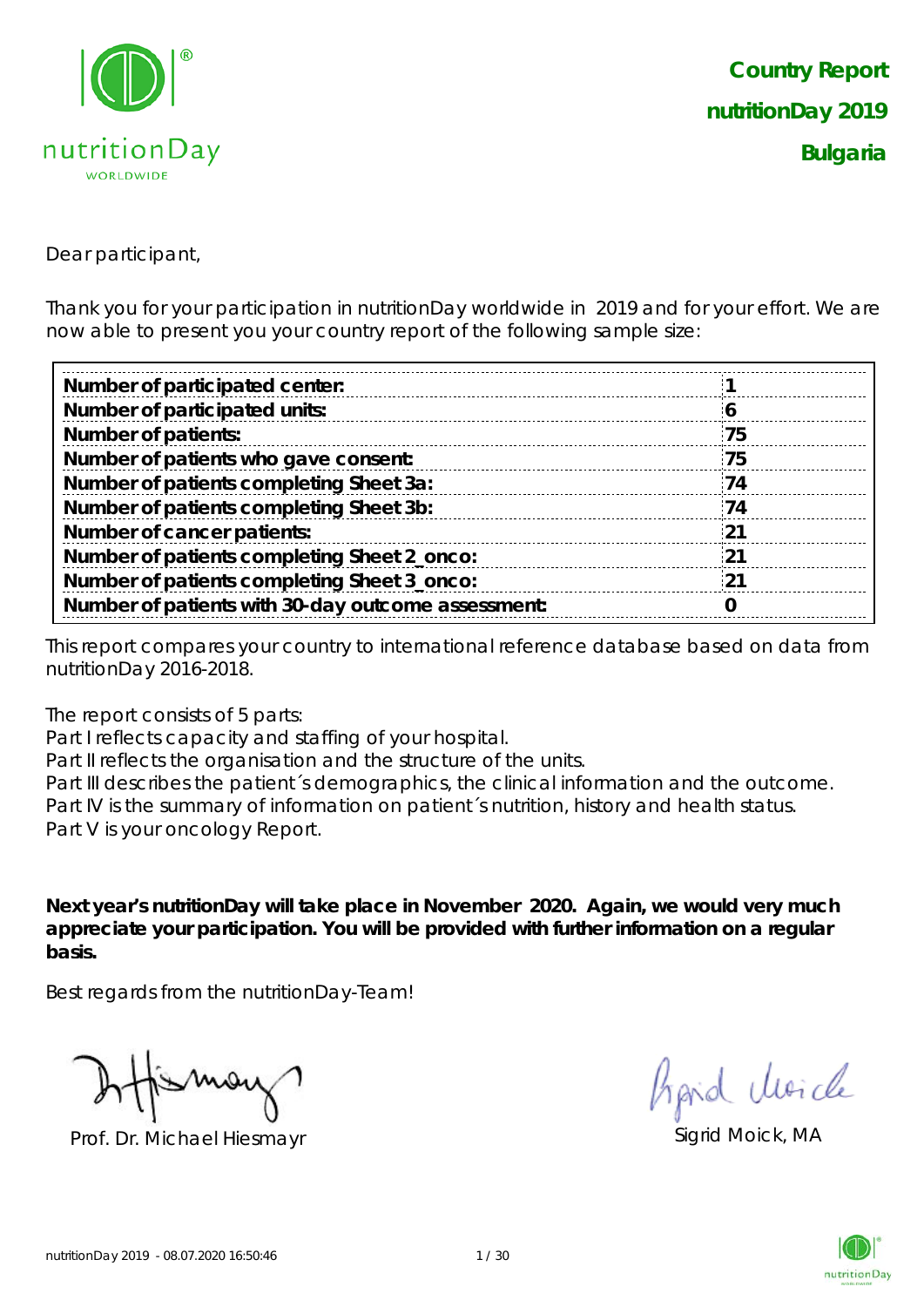## *I. Hospital capacity and staffing ("Hospital sheet")*

|                                                                                    | <b>YOUR RESULTS</b>          | <b>REFERENCE RESULTS</b> |
|------------------------------------------------------------------------------------|------------------------------|--------------------------|
| 1. Total number of beds in hospital                                                | 475 [475-475]                | 333 [194-630]            |
|                                                                                    |                              |                          |
| 2. Total number of admissions in the hospital last<br>year                         | 19900 [19900-19900]          | 18005 [9101-36130]       |
|                                                                                    |                              |                          |
| 3. Total number of staff in the hospital                                           |                              |                          |
| <b>Total medical doctors</b>                                                       | 314 [314-314]                | 173 [80-399]             |
| <b>Medical specialists</b>                                                         | 261 [261-261]                | 116 [53-250]             |
| Medical non-specialists                                                            | 53 [53-53]                   | 37 [14-84]               |
| <b>Nurses</b>                                                                      | 279 [279-279]                | 420 [183-836]            |
| <b>Dieticians</b>                                                                  | $3[3-3]$                     | $5[2-9]$                 |
| <b>Nutritionists</b>                                                               | $0[0-0]$                     | $1[0-4]$                 |
| Pharmacists                                                                        | $4[4-4]$                     | $7[4-21]$                |
| Kitchen staff                                                                      | $0 [0-0]$                    | 31 [15-59]               |
|                                                                                    |                              |                          |
| <b>Full time equivalent</b>                                                        |                              |                          |
| <b>Total medical doctors</b>                                                       | $\qquad \qquad \blacksquare$ | 148 [60-373]             |
| <b>Medical specialists</b>                                                         |                              | 98 [45-251]              |
| Medical non-specialists                                                            | $\qquad \qquad \blacksquare$ | 36 [11-99]               |
| <b>Nurses</b>                                                                      |                              | 364 [180-788]            |
| <b>Dieticians</b>                                                                  | -                            | $5[2-8]$                 |
| <b>Nutritionists</b>                                                               |                              | $1[0-3]$                 |
| Pharmacists                                                                        |                              | $6[3-18]$                |
| Kitchen staff                                                                      |                              | 29 [15-55]               |
|                                                                                    |                              |                          |
| 4. Does the hospital have a nutrition care strategy?                               | 1 (100,0%) Yes               | 498 (79,4%) Yes          |
|                                                                                    |                              |                          |
| 5. Which nutrition-related standards or routine activities exist in your hospital? |                              |                          |
| Nutrition training is available                                                    | 1 (100,0%) Yes               | 434 (66,7%) Yes          |
| Nutrition steering committee is available                                          | $0(0,0\%)$ Yes               | 388 (59,6%) Yes          |
| Quality indicators are recorded and reported to national<br>or regional level      | 1 (100,0%) Yes               | 263 (40,4%) Yes          |
| Quality indicators are used for internal benchmarking                              | 1 (100,0%) Yes               | 337 (51,8%) Yes          |
| Patient feedback about food and food service is collected                          | 1 (100,0%) Yes               | 475 (73,0%) Yes          |

| 30 (4,6%) Yes<br>$0(0,0\%)$ Yes |
|---------------------------------|
| 24 (3,7%)<br>$0(0,0\%)$         |
|                                 |

#### **6. Which codes are available /routinely used in your hospital for billing and reimbursement purposes?**

| Codes available          |                |                 |
|--------------------------|----------------|-----------------|
| <b>Nutrition Support</b> | 1 (100,0%) Yes | 313 (48,1%) Yes |

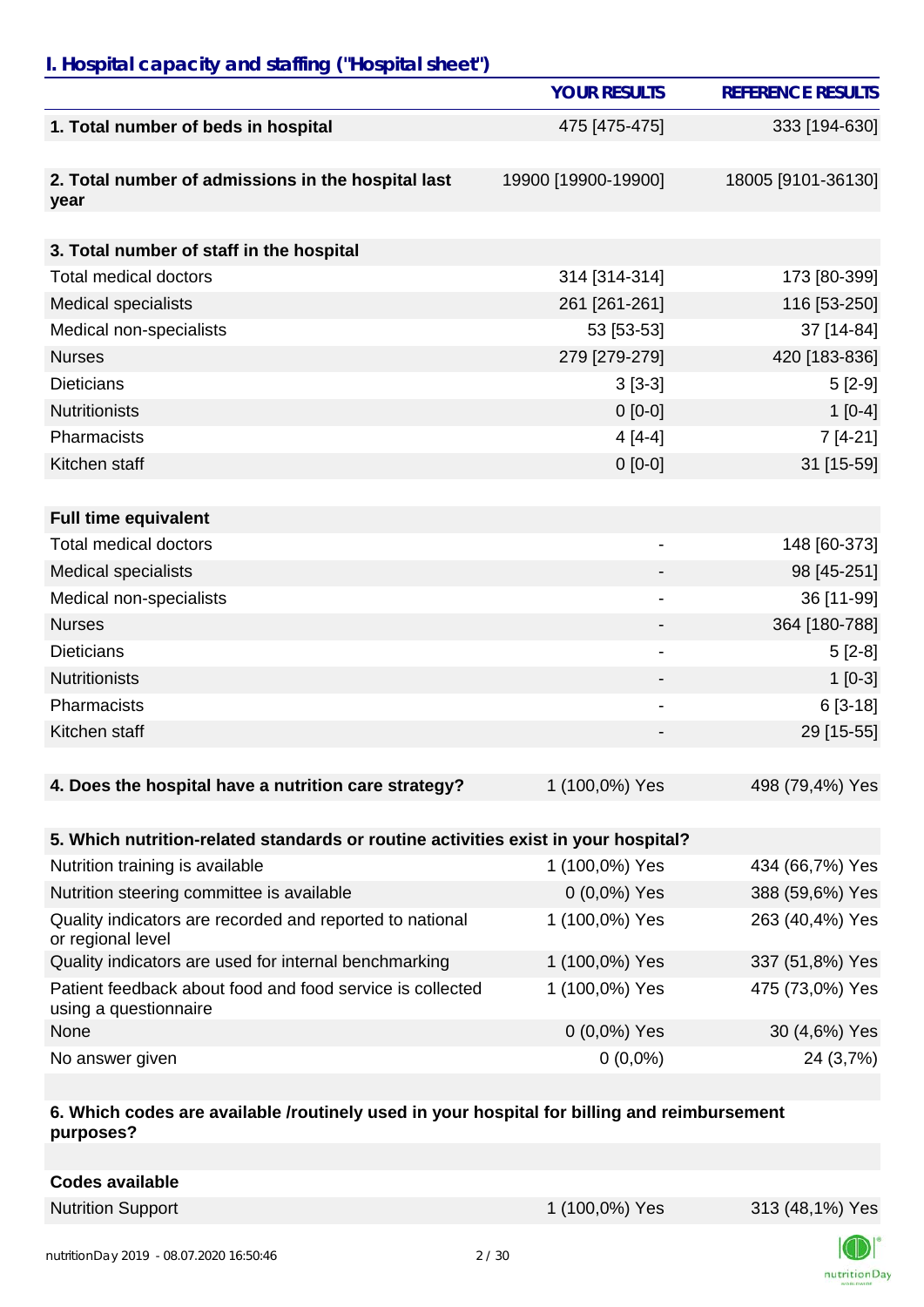| Oral nutrition supplements                                | 1 (100,0%) Yes | 239 (36,7%) Yes |
|-----------------------------------------------------------|----------------|-----------------|
| Parenteral nutrition                                      | 1 (100,0%) Yes | 375 (57,6%) Yes |
| <b>Enteral nutrition</b>                                  | 1 (100,0%) Yes | 334 (51,3%) Yes |
| Dietary counseling                                        | 1 (100,0%) Yes | 235 (36,1%) Yes |
| Specific dietary interventions                            | 1 (100,0%) Yes | 181 (27,8%) Yes |
| Screening for malnutrition                                | 1 (100,0%) Yes | 187 (28,7%) Yes |
| <b>Risk of malnutrition</b>                               | 1 (100,0%) Yes | 160 (24,6%) Yes |
| Malnutrition (in general)                                 | 1 (100,0%) Yes | 294 (45,2%) Yes |
| Severity of malnutrition (i.e. mild, moderate, severe)    | 1 (100,0%) Yes | 280 (43,0%) Yes |
| No information available from billing/finance/controlling | $0(0,0\%)$ Yes | 109 (16,7%) Yes |
| No answer given                                           |                | 42 (6,5%)       |
|                                                           |                |                 |
| <b>Codes routinely used</b>                               |                |                 |
| <b>Nutrition Support</b>                                  | 1 (100,0%) Yes | 270 (41,5%) Yes |
| Oral nutrition supplements                                | $0(0,0\%)$ Yes | 209 (32,1%) Yes |
| Parenteral nutrition                                      | 1 (100,0%) Yes | 343 (52,7%) Yes |
| <b>Enteral nutrition</b>                                  | 1 (100,0%) Yes | 307 (47,2%) Yes |
| Dietary counseling                                        | 0 (0,0%) Yes   | 198 (30,4%) Yes |
| Specific dietary interventions                            | 0 (0,0%) Yes   | 159 (24,4%) Yes |
| Screening for malnutrition                                | 0 (0,0%) Yes   | 149 (22,9%) Yes |
| Risk of malnutrition                                      | 0 (0,0%) Yes   | 128 (19,7%) Yes |
| Malnutrition (in general)                                 | 1 (100,0%) Yes | 255 (39,2%) Yes |
| Severity of malnutrition (i.e. mild, moderate, severe)    | 0 (0,0%) Yes   | 242 (37,2%) Yes |
| No information available from billing/finance/controlling | $0(0,0\%)$ Yes | 120 (18,4%) Yes |
| No answer given                                           |                | 53 (8,1%)       |

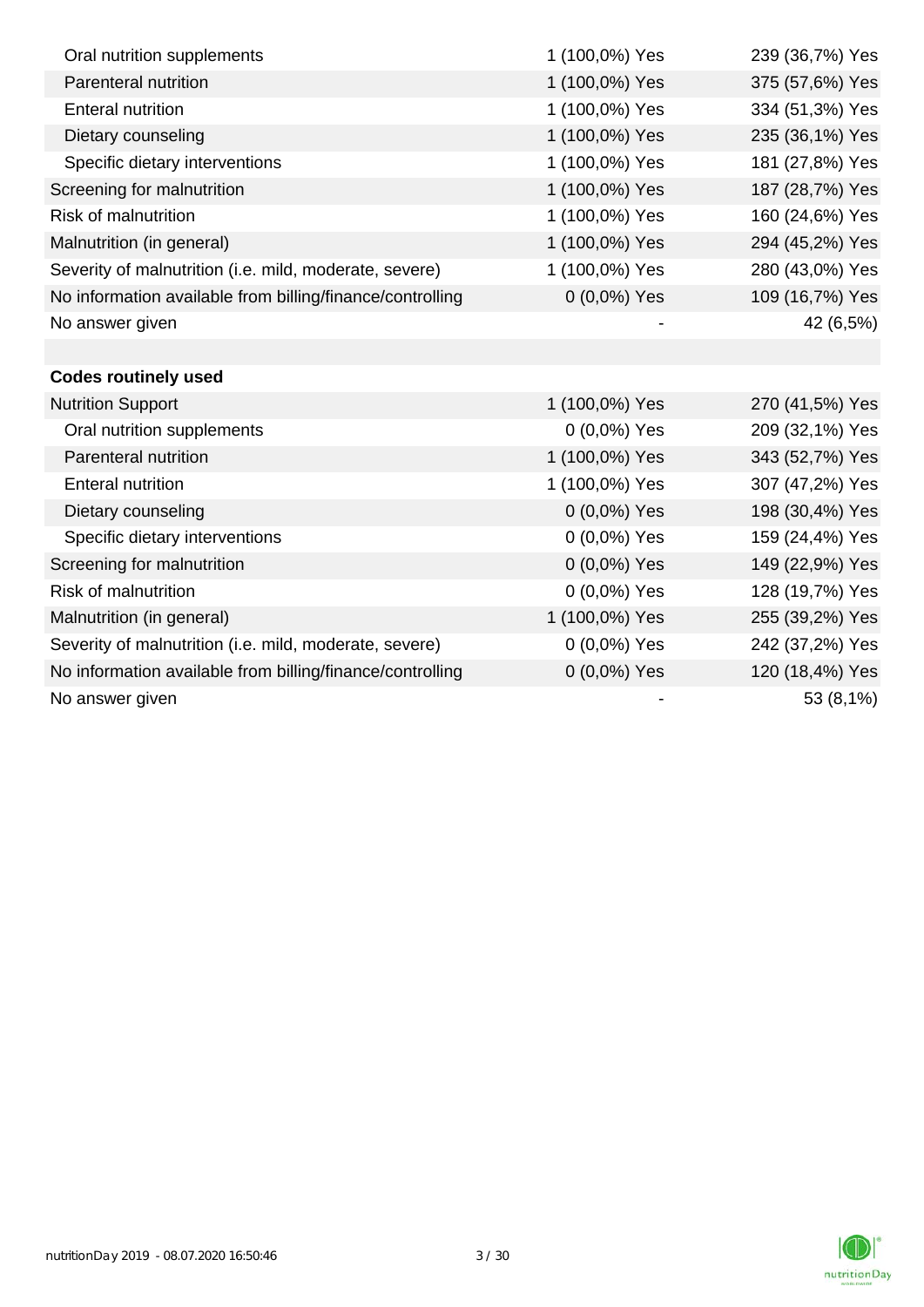### *II. Unit organisation and structures ("Sheet 1a/1b")*

|                                                                       | <b>YOUR RESULTS</b> | <b>REFERENCE RESULTS</b> |
|-----------------------------------------------------------------------|---------------------|--------------------------|
|                                                                       |                     |                          |
| Internal Medicine / General                                           | $0(0,0\%)$          | 21.1%                    |
| Internal Medicine / Cardiology                                        | $0(0,0\%)$          | 4.3%                     |
| Internal Medicine / Gastroenterology & hepatology                     | 1(16,7%)            | 7.8%                     |
| <b>Internal Medicine / Geriatrics</b>                                 | 1(16,7%)            | 9.7%                     |
| Internal Medicine / Infectious diseases                               | $0(0,0\%)$          | 0.6%                     |
| Internal Medicine / Nephrology                                        | $0(0,0\%)$          | 1.2%                     |
| Internal Medicine / Oncology (incl. radiotherapy)                     | 2(33,3%)            | 8.1%                     |
| Interdisciplinary                                                     | $0(0,0\%)$          | 3.4%                     |
| Long term care                                                        | $0(0,0\%)$          | 2.0%                     |
| Neurology                                                             | $0(0,0\%)$          | 3.6%                     |
| Surgery / General                                                     | 1(16,7%)            | 15.7%                    |
| Surgery/ Cardiac/Vascular/Thoracic                                    | $0(0,0\%)$          | 1.4%                     |
| Surgery / Neurosurgery                                                | $0(0,0\%)$          | 0.9%                     |
| Surgery / Orthopedic                                                  | $0(0,0\%)$          | 4.2%                     |
| Trauma                                                                | $0(0,0\%)$          | 0.9%                     |
| Ear Nose Throat (ENT)                                                 | 1(16,7%)            | 1.7%                     |
| Gynecology / Obstetrics                                               | $0(0,0\%)$          | 1.4%                     |
| <b>Pediatrics</b>                                                     | $0(0,0\%)$          | 0.1%                     |
| Psychiatry                                                            | $0(0,0\%)$          | 0.9%                     |
| <b>Others</b>                                                         | $0(0,0\%)$          | 11.1%                    |
|                                                                       |                     |                          |
| 2. Number of registered inpatients at noon                            | $7[3-10]$           | 25 [19-32]               |
|                                                                       |                     |                          |
| 3. Total bed capacity of the unit                                     | 22 [14-44]          | 30 [24-40]               |
|                                                                       |                     |                          |
| 4. Number of each type of staff in the unit for TODAY's morning shift |                     |                          |
|                                                                       |                     |                          |
| <b>Fully trained</b>                                                  |                     |                          |
| <b>Medical doctors</b>                                                | 13 [9-25]           | $4[2-7]$                 |
| <b>Nurses</b>                                                         | $6[5-11]$           | $5[3-8]$                 |
| Nursing aides                                                         | $1[0-1]$            | $2[1-4]$                 |
| <b>Dieticians</b>                                                     | $0 [0-0]$           | $1[0-1]$                 |
| <b>Nutritionists</b>                                                  | $0 [0-0]$           | $0[0-1]$                 |
| Administrative staff                                                  | $2[0-2]$            | $1[0-1]$                 |
| Other staff involved in patient care                                  | $3[1-8]$            | $1[0-2]$                 |
|                                                                       |                     |                          |
| In training                                                           |                     |                          |

| $2$ [2-2] | $1[0-3]$  |
|-----------|-----------|
| -         | $0 [0-2]$ |
| -         | $1[0-3]$  |
|           |           |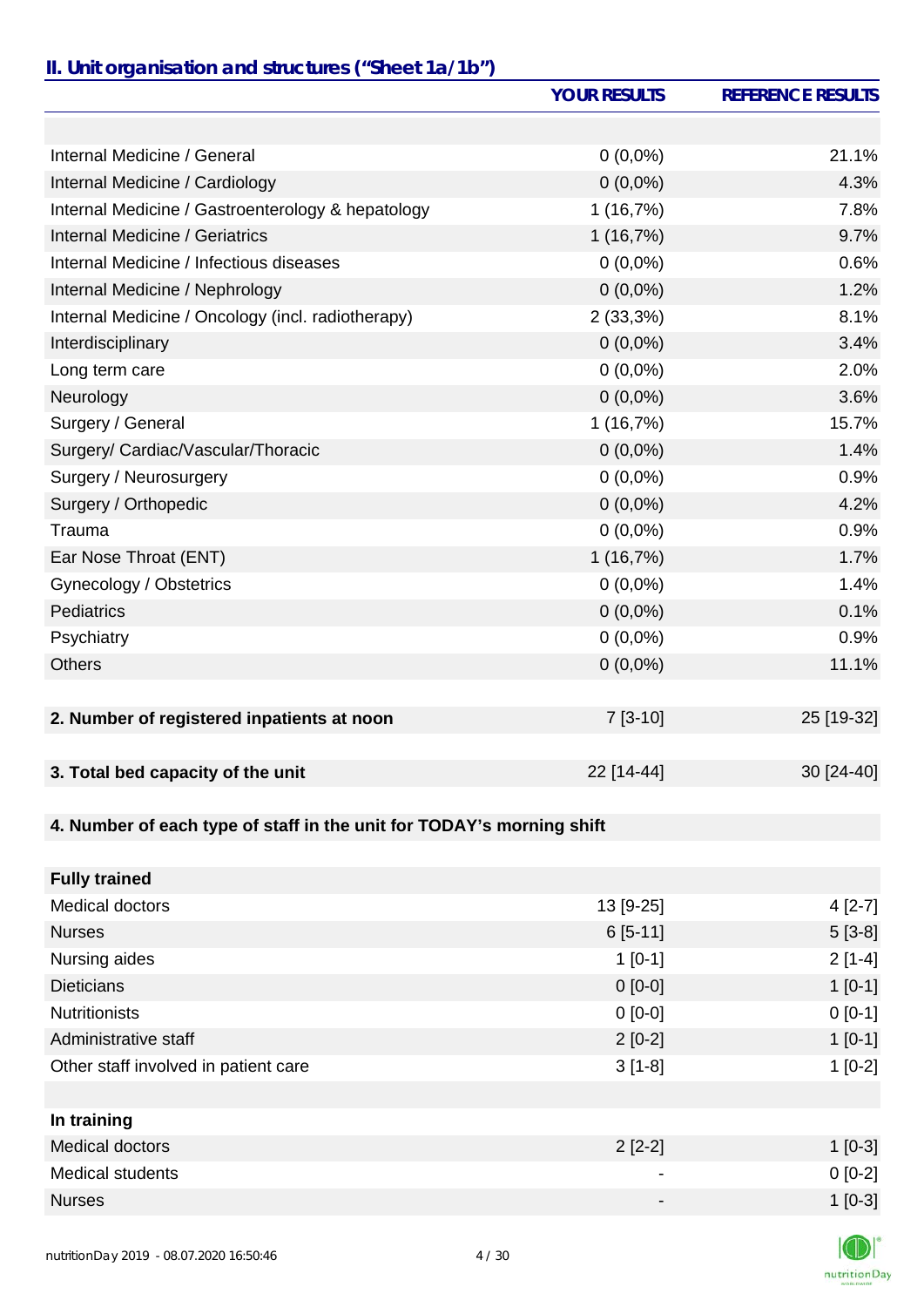| Nursing aides                                                                                       |                | $0[0-0]$         |
|-----------------------------------------------------------------------------------------------------|----------------|------------------|
| <b>Dieticians</b>                                                                                   | $2[2-2]$       | $0[0-0]$         |
| <b>Nutritionists</b>                                                                                |                | $0[0-0]$         |
| Other staff involved in patient care                                                                |                | $0[0-0]$         |
| 5. Is there a nutrition support team in your hospital<br>available?                                 | 6 (100,0%) Yes | 1018 (78,3%) Yes |
| 6. Does the unit have a nutrition care strategy?                                                    | 5 (83,3%) Yes  | 984 (75,7%) Yes  |
|                                                                                                     |                |                  |
| 7. Is there a person in your unit responsible for<br>nutrition care?                                | 5 (83,3%) Yes  | 922 (70,9%) Yes  |
| 8. Is there a dietician, nutritionist or dietetic assistant<br>available for your unit?             | 4 (66,7%) Yes  | 1239 (90,8%) Yes |
| 9. Is specific staff responsible for providing feeding<br>assistance to patients during meal times? | 3 (50,0%) Yes  | 780 (60,0%) Yes  |
| 10. How do you MAINLY screen/monitor patients for<br>malnutrition?                                  |                |                  |
| At admission                                                                                        |                |                  |
| No routine screening                                                                                | 2 (33,3%) Yes  | 109 (7,6%)       |
| No fixed criteria                                                                                   | 2 (33,3%) Yes  | 21(1,5%)         |
| Experience / visual assessment only                                                                 |                | 102 (7,1%)       |
| Weighing / BMI only                                                                                 | 1 (16,7%) Yes  | 201 (14,1%)      |
| Nutritional Risk Screening (NRS) 2002                                                               |                | 462 (32,3%)      |
| Malnutrition Universal Screening Tool (MUST)                                                        | 1 (16,7%) Yes  | 81(5,7%)         |
| Malnutrition Screening tool (MST)                                                                   |                | 115 (8,0%)       |
| <b>SNAQ</b>                                                                                         |                | 13 (0,91%)       |
| Other formal tool                                                                                   |                | 249 (17,4%)      |
| I do not know                                                                                       |                | 11 (0,77%)       |
| Missing                                                                                             |                | 66 (4,6%)        |
|                                                                                                     |                |                  |
| <b>During hospital stay</b>                                                                         |                |                  |
| No routine monitoring                                                                               | 2 (33,3%) Yes  | 133 (9,3%)       |
| No fixed criteria                                                                                   | 1 (16,7%) Yes  | 118 (8,3%)       |
| Experience / visual assessment only                                                                 | 2 (33,3%) Yes  | 235 (16,4%)      |
| Weighing / BMI only                                                                                 |                | 471 (32,9%)      |
| Other formal tool                                                                                   | 1 (16,7%) Yes  | 375 (26,2%)      |
| I do not know                                                                                       |                | $32(2,2\%)$      |
| Missing                                                                                             |                | 66 (4,6%)        |
|                                                                                                     |                |                  |
| 11a. Do you routinely use guidelines or standards for<br>nutrition care?                            | 3 (60,0%) Yes  | 1043 (82,1%) Yes |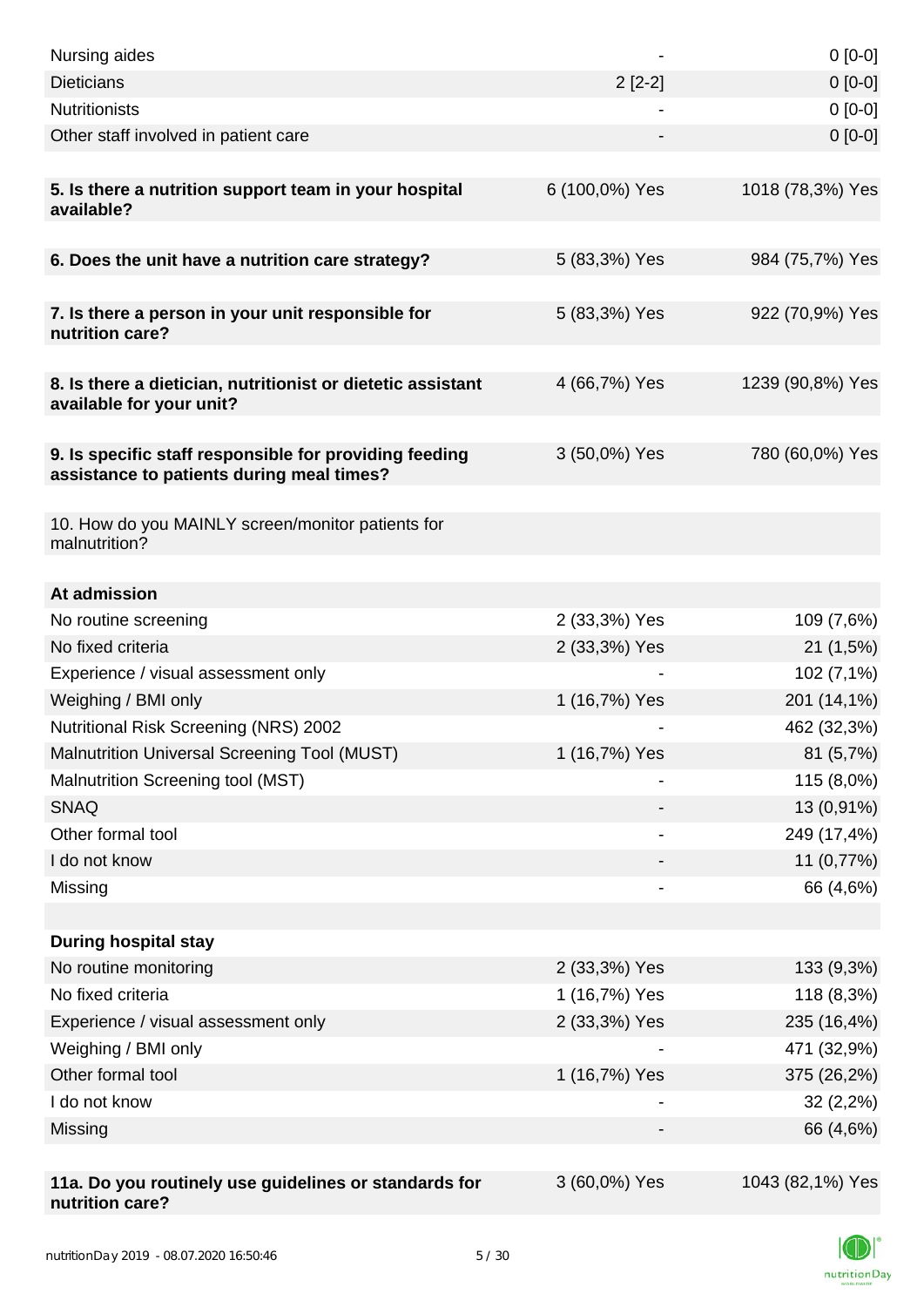| 2 (66,7%) Yes   | 257 (24,6%) |
|-----------------|-------------|
|                 | 166 (15,9%) |
|                 | 378 (36,2%) |
|                 | 65 (6,2%)   |
| -               | 155 (14,9%) |
| $\qquad \qquad$ | $11(1,1\%)$ |
| $1(33,3\%)$     | $11(1,1\%)$ |
|                 |             |

# **12. What is routinely done in your unit for given patient groups?**

| At risk                                                    |               |             |
|------------------------------------------------------------|---------------|-------------|
| Watchful waiting                                           | 4 (66,7%) Yes | 399 (27,9%) |
| Discuss nutrition care activities during ward rounds       | 2 (33,3%) Yes | 614 (42,9%) |
| Develop an individual nutrition care plan                  | 2 (33,3%) Yes | 720 (50,3%) |
| Initiate treatment / nutrition intervention                | 2 (33,3%) Yes | 820 (57,3%) |
| Consult a nutrition expert (dietician, nutritionist, etc.) | 2 (33,3%) Yes | 828 (57,9%) |
| Consult a medical professional                             | 2 (33,3%) Yes | 505 (35,3%) |
| Calculate energy requirements                              | 2 (33,3%) Yes | 652 (45,6%) |
| Calculate protein requirements                             | 2 (33,3%) Yes | 630 (44,1%) |
|                                                            |               |             |
| <b>Malnourished</b>                                        |               |             |
| Watchful waiting                                           | 1 (16,7%) Yes | 280 (19,6%) |
| Discuss nutrition care activities during ward rounds       | 2 (33,3%) Yes | 675 (47,2%) |
| Develop an individual nutrition care plan                  | 1 (16,7%) Yes | 792 (55,4%) |
| Initiate treatment / nutrition intervention                | 1 (16,7%) Yes | 884 (61,8%) |
| Consult a nutrition expert (dietician, nutritionist, etc.) | 1 (16,7%) Yes | 823 (57,6%) |
| Consult a medical professional                             | 1 (16,7%) Yes | 579 (40,5%) |
| Calculate energy requirements                              | 1 (16,7%) Yes | 763 (53,4%) |
| Calculate protein requirements                             | 1 (16,7%) Yes | 745 (52,1%) |
|                                                            |               |             |
| <b>Every patient</b>                                       |               |             |
| Watchful waiting                                           |               | 700 (49,0%) |
| Discuss nutrition care activities during ward rounds       | 1 (16,7%) Yes | 358 (25,0%) |
| Develop an individual nutrition care plan                  | 2 (33,3%) Yes | 250 (17,5%) |
| Initiate treatment / nutrition intervention                | 2 (33,3%) Yes | 197 (13,8%) |
| Consult a nutrition expert (dietician, nutritionist, etc.) | 2 (33,3%) Yes | 264 (18,5%) |
| Consult a medical professional                             | 2 (33,3%) Yes | 307 (21,5%) |
| Calculate energy requirements                              | 2 (33,3%) Yes | 186 (13,0%) |
| Calculate protein requirements                             | 2 (33,3%) Yes | 168 (11,7%) |
|                                                            |               |             |

**Never**

Watchful waiting 105 (7,3%)

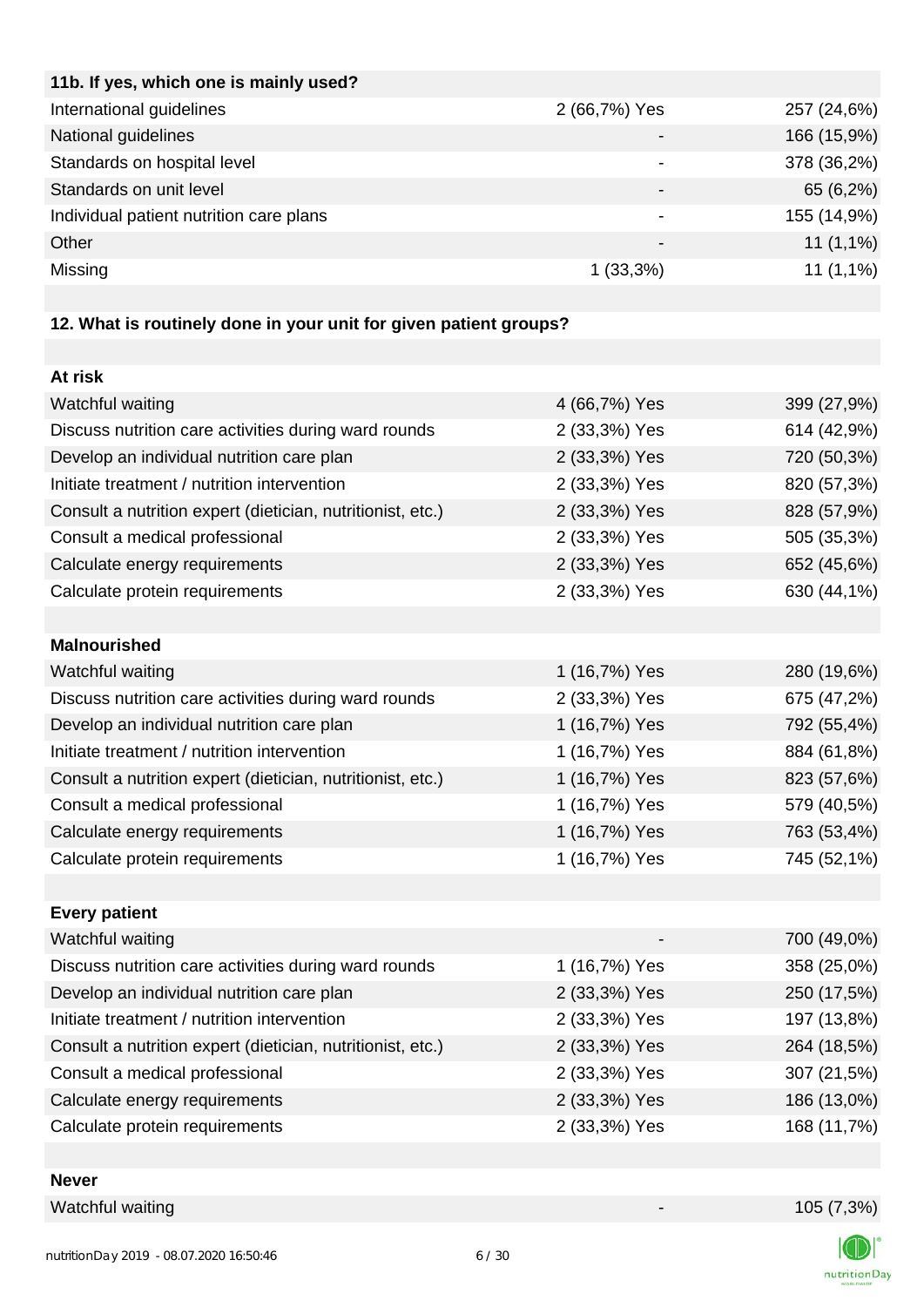| Discuss nutrition care activities during ward rounds            | 1 (16,7%) Yes                | 77 (5,4%)    |
|-----------------------------------------------------------------|------------------------------|--------------|
| Develop an individual nutrition care plan                       | 1 (16,7%) Yes                | 62 (4,3%)    |
| Initiate treatment / nutrition intervention                     | 1 (16,7%) Yes                | 19 (1,3%)    |
| Consult a nutrition expert (dietician, nutritionist, etc.)      | 1 (16,7%) Yes                | 20 (1,4%)    |
| Consult a medical professional                                  | 1 (16,7%) Yes                | 146 (10,2%)  |
| Calculate energy requirements                                   | 1 (16,7%) Yes                | 141 (9,9%)   |
| Calculate protein requirements                                  | 1 (16,7%) Yes                | 165 (11,5%)  |
| I do not know                                                   |                              |              |
| Watchful waiting                                                | 1 (16,7%) Yes                | 71 (5,0%)    |
| Discuss nutrition care activities during ward rounds            | -                            | 54 (3,8%)    |
| Develop an individual nutrition care plan                       |                              | 41 (2,9%)    |
| Initiate treatment / nutrition intervention                     |                              | 34 (2,4%)    |
| Consult a nutrition expert (dietician, nutritionist, etc.)      |                              | 33(2,3%)     |
| Consult a medical professional                                  |                              | 86 (6,0%)    |
| Calculate energy requirements                                   |                              | 65 (4,5%)    |
| Calculate protein requirements                                  | -                            | 71 (5,0%)    |
|                                                                 |                              |              |
| 13. When do you routinely weigh your patients?                  |                              |              |
| at admission                                                    | 5 (83,3%) Yes                | 928 (64,9%)  |
| Within 24 hours                                                 |                              | 210 (14,7%)  |
| Within 48 hours                                                 |                              | 79 (5,5%)    |
| Within 72 hours                                                 |                              | 39 (2,7%)    |
| Every week                                                      | 1 (16,7%) Yes                | 627 (43,8%)  |
| Occasionally                                                    |                              | 158 (11,0%)  |
| When requested                                                  | 2 (33,3%) Yes                | 728 (50,9%)  |
| At discharge                                                    | 1 (16,7%) Yes                | 67 (4,7%)    |
| Never                                                           | 1 (16,7%) Yes                | 17 (1,2%)    |
| I do not know                                                   |                              | 6(0,42%)     |
| No answer given                                                 | 3(16,7%)                     | 69 (4,8%)    |
| 14. What do you do to support adequate food intake of patients? |                              |              |
| Offer additional meals or in between snacks                     | 1 (16,7%) Yes                | 1096 (76,6%) |
| Offer meal choices                                              |                              | 1055 (73,8%) |
| Offer different portion sizes                                   | $\qquad \qquad \blacksquare$ | 934 (65,3%)  |
| Consider food presentation                                      |                              | 502 (35,1%)  |
| Change food texture/consistency as needed                       |                              | 1175 (82,2%) |
| Consider patient problems with eating and drinking              | 1 (16,7%) Yes                | 1166 (81,5%) |
| Ensure that mealtimes are undisturbed/protected                 | 1 (16,7%) Yes                | 324 (22,7%)  |
| mealtime policy                                                 |                              |              |
| Promote positive eating environment                             |                              | 419 (29,3%)  |
| Consider cultural/religious preferences                         |                              | 903 (63,1%)  |
| Consider patient allergies / intolerances                       | 1 (16,7%) Yes                | 1045 (73,1%) |

Other 2 (33,3%) Yes 103 (7,2%)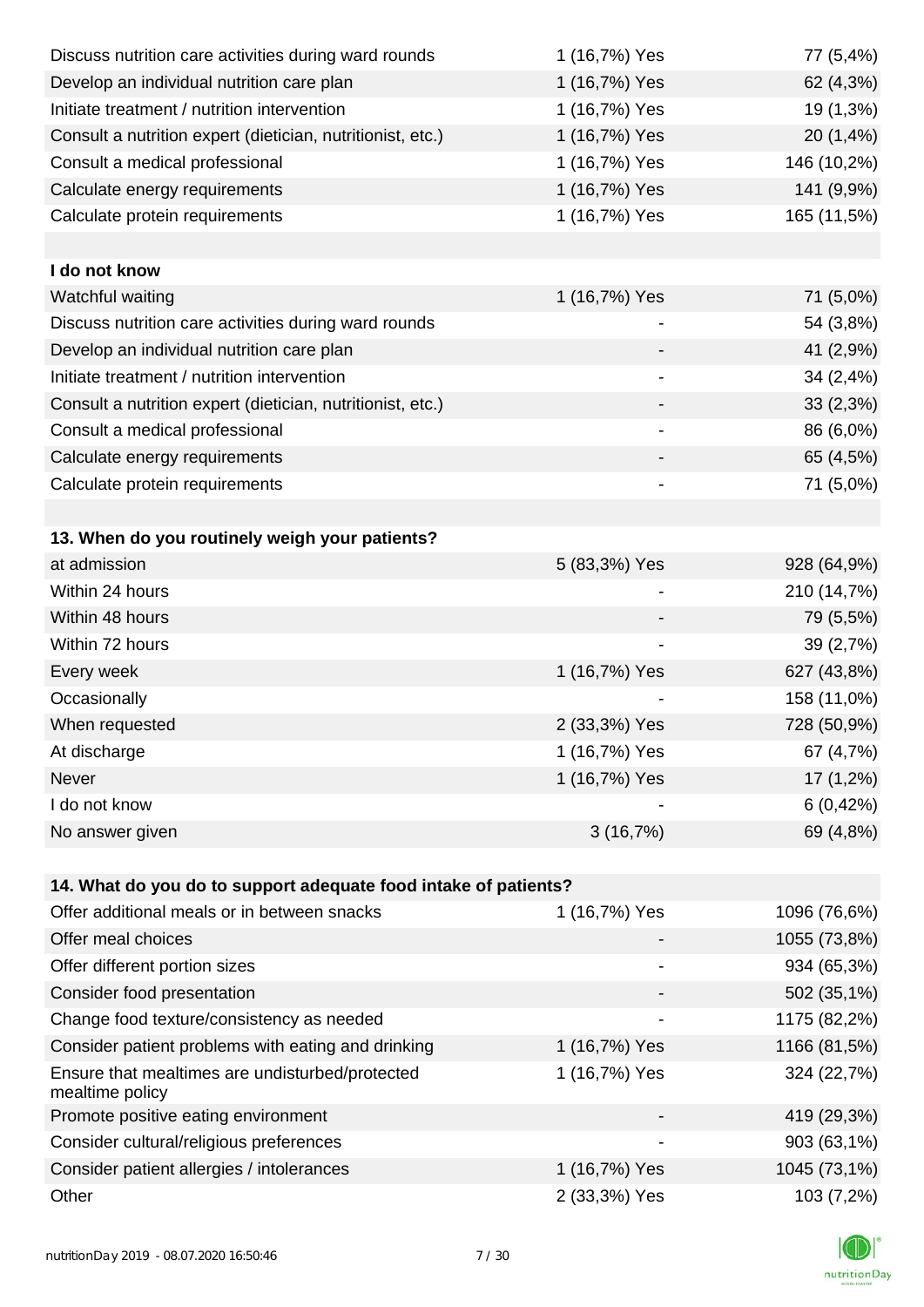| I do not know                                                                        | 2 (33,3%) Yes                | 26 (1,8%)       |
|--------------------------------------------------------------------------------------|------------------------------|-----------------|
| No answer given                                                                      |                              | 67 (4,7%)       |
|                                                                                      |                              |                 |
| 15. Which nutrition-related standards or routine activities exist in your unit?      |                              |                 |
| Nutrition training is available                                                      | 5 (83,3%) Yes                | 821 (57,4%)     |
| Reporting of nutrition related information to hospital<br>managers                   | 1 (16,7%) Yes                | 608 (42,5%)     |
| Quality indicators are recorded and reported to national<br>or regional level        |                              | 448 (31,3%)     |
| Quality indicators are used for internal benchmarking                                |                              | 513 (35,9%)     |
| Patient feedback about food and food service is collected<br>using a questionnaire   | 1 (16,7%) Yes                | 884 (61,8%)     |
| None                                                                                 |                              | 41 (2,9%)       |
| I do not know                                                                        | 1 (16,7%) Yes                | 61 (4,3%)       |
| No answer given                                                                      | $\overline{\phantom{a}}$     | 151 (10,6%)     |
|                                                                                      |                              |                 |
| 16. At admission what is asked and documented?                                       |                              |                 |
| Change in weight                                                                     | 5 (83,3%) Yes                | 1104 (77,2%)    |
| Eating habits/difficulties                                                           | 5 (83,3%) Yes                | 1041 (72,8%)    |
| Nutrition before admission                                                           | 3 (50,0%) Yes                | 823 (57,6%)     |
| None                                                                                 | 1 (16,7%) Yes                | 18 (1,3%)       |
| I do not know                                                                        |                              | 33(2,3%)        |
| No answer given                                                                      | $\qquad \qquad \blacksquare$ | 153 (10,7%)     |
|                                                                                      |                              |                 |
| 17. On what forms is there a specific part about eating, nutrition or malnutrition?  |                              |                 |
|                                                                                      |                              |                 |
| a. Patient Record has a section for                                                  |                              |                 |
| indicating if the patient is malnourished or at risk of<br>malnutrition              | 4 (66,7%) Yes                | 1037 (72,5%)    |
| nutrition treatment                                                                  | 2 (33,3%) Yes                | 837 (58,5%)     |
| None                                                                                 | 1 (16,7%) Yes                | 65 (4,5%)       |
| I do not know                                                                        |                              | 42 (2,9%)       |
|                                                                                      |                              |                 |
| b. Discharge Letter                                                                  |                              |                 |
| summarizes nutrition treatment received during stay                                  | 3 (50,0%) Yes                | 592 (41,4%)     |
| makes future nutrition-related recommendations                                       | 2 (33,3%) Yes                | 816 (57,1%)     |
| None                                                                                 |                              |                 |
|                                                                                      | 1 (16,7%) Yes                | 137 (9,6%)      |
| I do not know                                                                        |                              | 128 (9,0%)      |
|                                                                                      |                              |                 |
| 18. Do you provide brochures about malnutrition to<br>at risk/malnourished patients? | 3 (60,0%) Yes                | 519 (45,2%) Yes |
|                                                                                      |                              |                 |
| 19. Who filled in this sheet?                                                        |                              |                 |
| Head staff                                                                           |                              | 411 (28,7%)     |
| Dietician                                                                            | $\qquad \qquad \blacksquare$ | 717 (50,1%)     |
| <b>Nurse</b>                                                                         |                              | 388 (27,1%)     |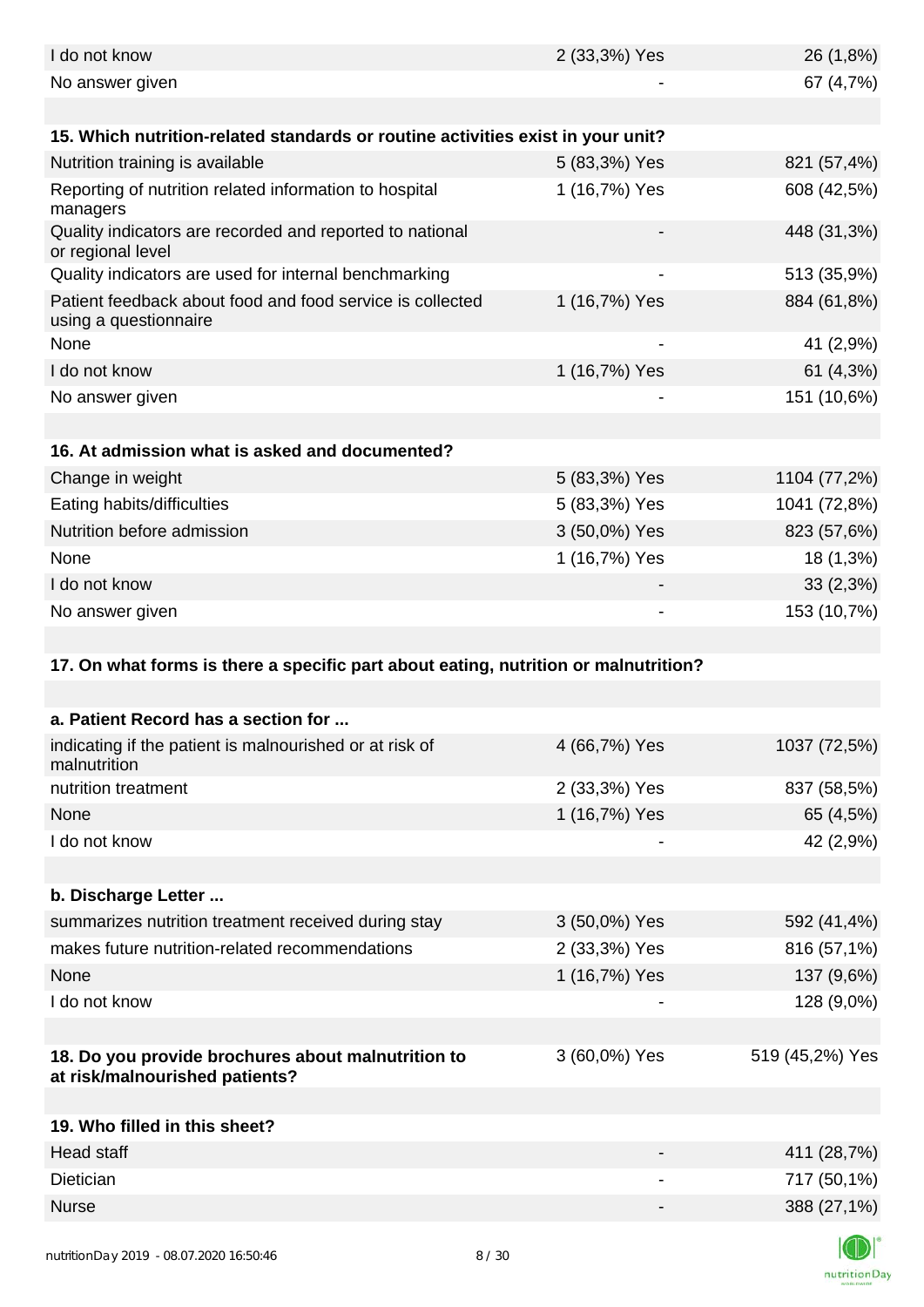| Physician            | 6 (100%) Yes             | 175 (12,2%)  |
|----------------------|--------------------------|--------------|
| Administrative staff | $\overline{\phantom{0}}$ | $13(0,91\%)$ |
| Other                | $\overline{\phantom{0}}$ | 71 (5,0%)    |
| None                 | $\overline{\phantom{0}}$ |              |
| I do not know        | $\overline{\phantom{0}}$ | $15(1,0\%)$  |

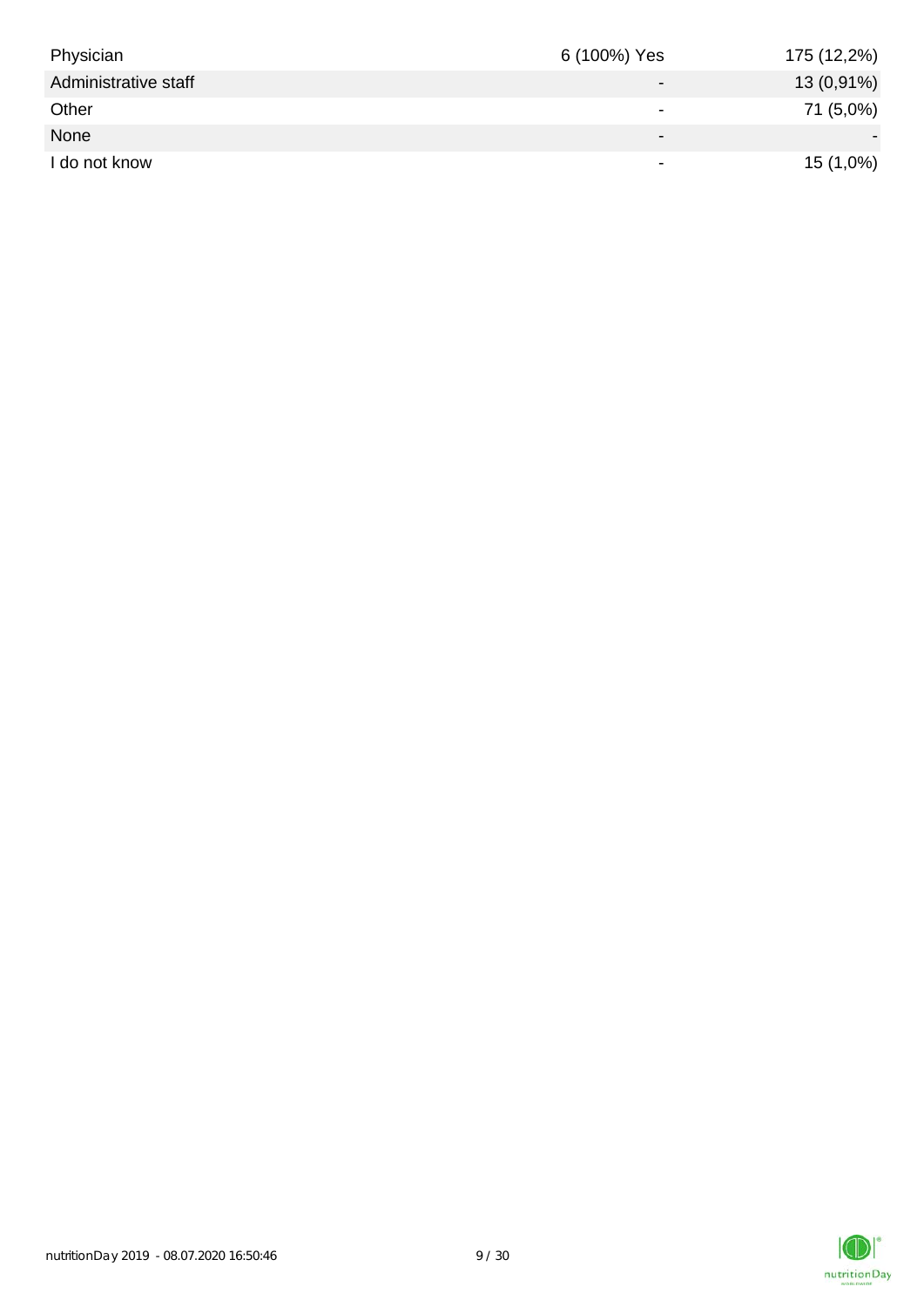| III. Patient demographics, medical information & Outcome ("Sheet 2a/2b")                | <b>YOUR RESULTS</b>          | <b>REFERENCE RESULTS</b> |
|-----------------------------------------------------------------------------------------|------------------------------|--------------------------|
|                                                                                         |                              |                          |
|                                                                                         |                              |                          |
| Total                                                                                   | 75                           | 27195                    |
| Age                                                                                     | 63 [52-70]                   | 67 [53-78]               |
| Female                                                                                  | 36 (48,0%)                   | 13525 (49,7%)            |
| Weight                                                                                  | $80,6{\pm}21,2$              | $69,9+18,9$              |
| Height                                                                                  | $172 + 9$                    | $165 \pm 10$             |
| <b>BMI</b>                                                                              | $27,0+6,1$                   | $25,5+5,9$               |
| 1. This hospital admission was                                                          |                              |                          |
| planned                                                                                 | 54 (72,0%)                   | 9881 (36,3%)             |
| an emergency                                                                            | 18 (24,0%)                   | 14977 (55,1%)            |
| I do not know                                                                           | $3(4,0\%)$                   | 2337 (8,6%)              |
| No answer given                                                                         |                              |                          |
|                                                                                         |                              |                          |
| 2a. Diagnosis at admission                                                              |                              |                          |
| 0100 Infectious and parasitic diseases                                                  |                              | 2442 (9,0%)              |
| 0200 Neoplasms                                                                          | 22 (29,3%)                   | 4873 (17,9%)             |
| 0300 Blood and bloodforming organs and the immune<br>mechanism                          | $1(1,3\%)$                   | 1724 (6,3%)              |
| 0400 Endocrine, nutritional and metabolic diseases                                      | 16 (21,3%)                   | 3266 (12,0%)             |
| 0500 Mental health                                                                      |                              | 1218 (4,5%)              |
| 0600 Nervous system                                                                     | 2(2,7%)                      | 2493 (9,2%)              |
| 0700 Eye and adnexa                                                                     |                              | 339 (1,2%)               |
| 0800 Ear and mastoid process                                                            | $4(5,3\%)$                   | 172 (0,63%)              |
| 0900 Circulatory system                                                                 | $4(5,3\%)$                   | 5629 (20,7%)             |
| 1000 Respiratory system                                                                 | 5(6,7%)                      | 4217 (15,5%)             |
| 1100 Digestive system                                                                   | 35 (46,7%)                   | 6840 (25,2%)             |
| 1200 Skin and subcutaneous tissue                                                       | $1(1,3\%)$                   | 1244 (4,6%)              |
| 1300 Musculoskeletal system and connective tissue                                       | $1(1,3\%)$                   | 4246 (15,6%)             |
| 1400 Genitourinary system                                                               | $1(1,3\%)$                   | 2809 (10,3%)             |
| 1500 Pregnancy, childbirth and the puerperium                                           |                              | 222 (0,82%)              |
| 1600 Conditions originating in the perinatal period                                     |                              | 36 (0,13%)               |
| 1700 Congenital/chromosomal abnormalities                                               |                              | 52 (0,19%)               |
| 1800 Symptoms, signs, abnormal clinical/lab findings                                    |                              | 1319 (4,9%)              |
| 1900 Injury, poisoning                                                                  |                              | 724 (2,7%)               |
| 2000 External causes of morbidity and mortality (e.g.<br>transport accidents, assaults) |                              | 671 (2,5%)               |
| 2100 Factors influencing health status and contact with<br>health services              | $\qquad \qquad \blacksquare$ | 990 (3,6%)               |
| No answer given                                                                         |                              |                          |

## **3. Which conditions/comorbidities does this patient have?**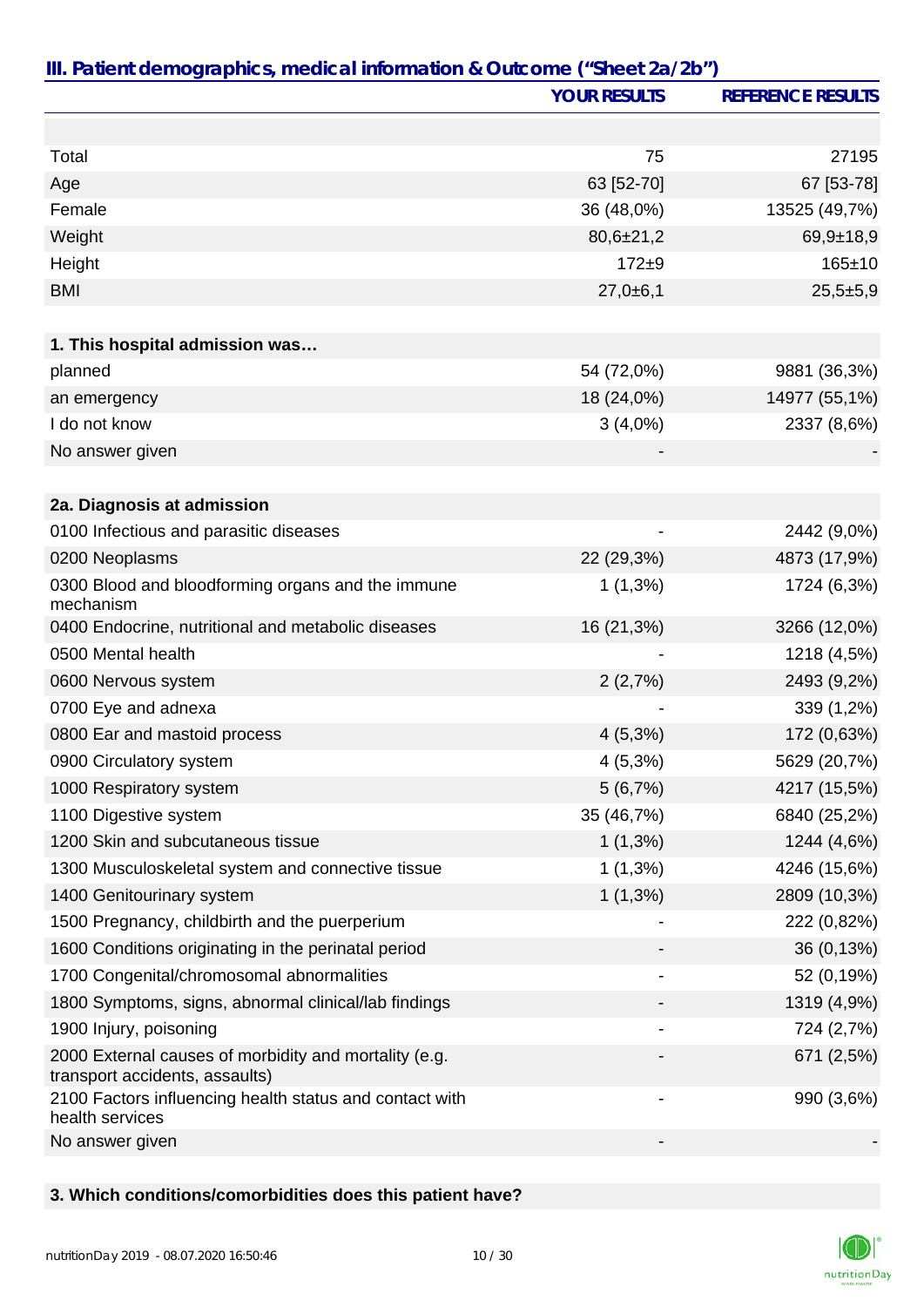| Cardiac insufficiency                                | 10 (13,3%)  | 5264 (21,3%)  |
|------------------------------------------------------|-------------|---------------|
| Myocardial infarction                                | $3(4,0\%)$  | 1338 (5,5%)   |
| Chronic lung disease                                 | $3(4,0\%)$  | 3466 (14,1%)  |
| Cerebral vascular disease                            | $9(12,2\%)$ | 2274 (9,3%)   |
| Peripheral vascular disease                          | 29 (38,7%)  | 2842 (11,6%)  |
| Chronic liver disease                                | $9(12,0\%)$ | 1477 (6,1%)   |
| Chronic kidney disease                               | 4(5,4%)     | 2817 (11,6%)  |
| <b>Diabetes</b>                                      | 20 (27,4%)  | 5968 (24,2%)  |
| Cancer                                               | 21 (28,0%)  | 5709 (23,2%)  |
| Infection                                            | 2(2,7%)     | 3578 (14,6%)  |
| Dementia                                             |             | 1229 (5,1%)   |
| Major depressive disorder                            | $3(4,0\%)$  | 1233 (5,1%)   |
| Other chronic mental disorder                        |             | 1229 (5,1%)   |
| Other chronic disease                                | 13 (17,6%)  | 6369 (25,9%)  |
| None                                                 | 11 (14,7%)  | 4869 (17,9%)  |
|                                                      |             |               |
| 4a. Previous operation during this hospital stay     |             |               |
| Yes, planned                                         | 12 (16,0%)  | 5304 (19,5%)  |
| Yes, acute                                           | 11 (14,7%)  | 1634 (6,0%)   |
| <b>No</b>                                            | 48 (64,0%)  | 17917 (65,9%) |
| I do not know                                        | $1(1,3\%)$  | 313 (1,2%)    |
| Missing                                              | $3(4,0\%)$  | 2027 (7,5%)   |
|                                                      |             |               |
| Days since operation                                 |             | $3[1-11]$     |
|                                                      |             |               |
| 4b. Planned operation during this hospital stay      |             |               |
| Yes, today or tomorrow                               | 7(9,3%)     | 1998 (7,3%)   |
| Yes, later                                           | 7(9,3%)     | 1411 (5,2%)   |
| No                                                   | 59 (78,7%)  | 19908 (73,2%) |
| I do not know                                        | $1(1,3\%)$  | 1082 (4,0%)   |
| Missing                                              | $1(1,3\%)$  | 2796 (10,3%)  |
|                                                      |             |               |
| 5. Previous ICU admission during this hospital stay? | 2(2,7%)     | 2731 (10,6%)  |
| (Yes)                                                |             |               |
| 6. Is this patient terminally ill?                   | 5(6,7%)     | 1729 (6,4%)   |
|                                                      |             |               |
| 7. Fluid status                                      |             |               |
| Normal                                               | 65 (86,7%)  | 20820 (76,6%) |
| Overloaded                                           |             | 1466 (5,4%)   |
| Dehydrated                                           | $8(10,7\%)$ | 1298 (4,8%)   |
| I do not know                                        | 2(2,7%)     | 3611 (13,3%)  |
| Missing                                              |             |               |
|                                                      |             |               |

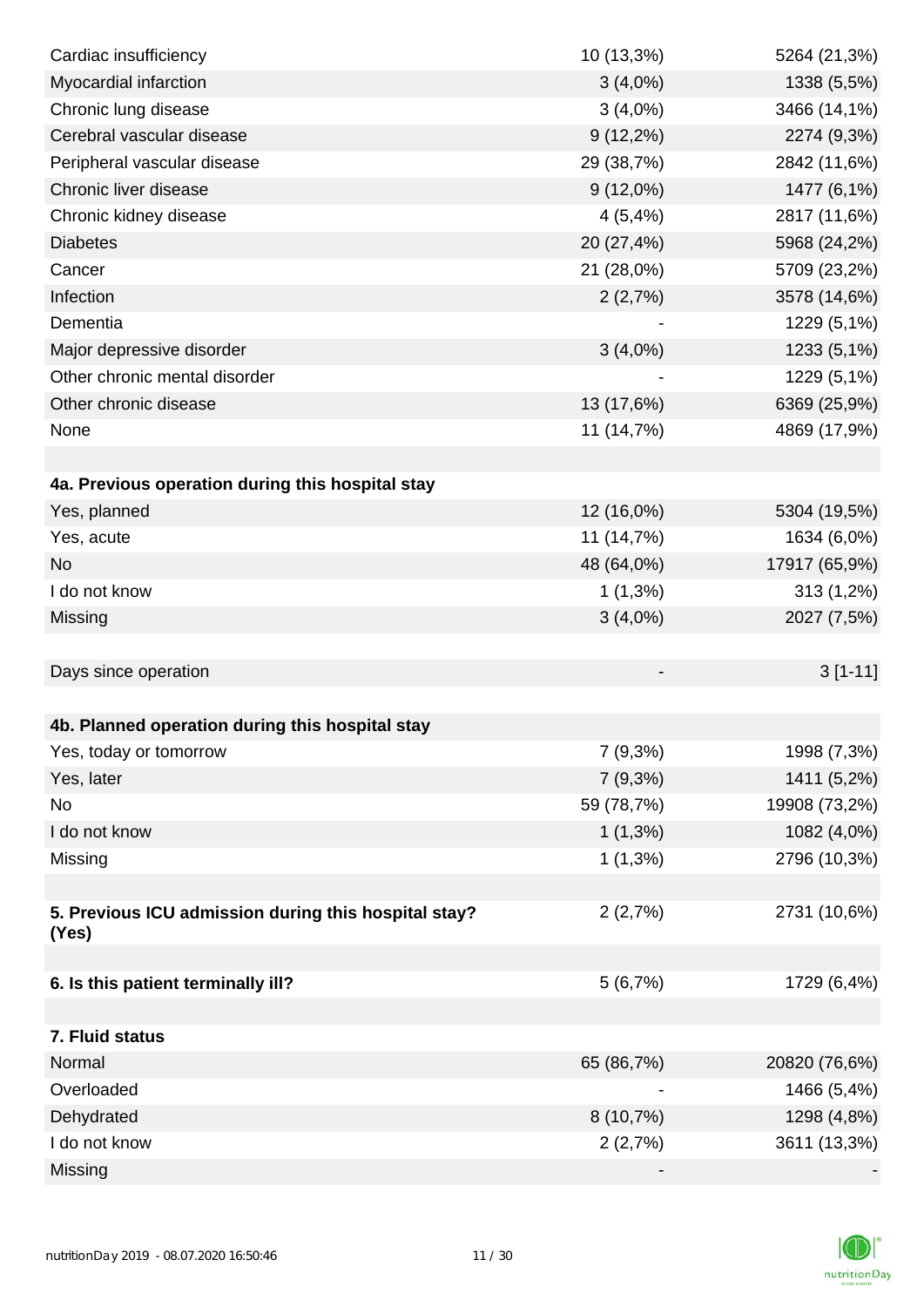| 8. Number of different medications planned                                               |            |               |
|------------------------------------------------------------------------------------------|------------|---------------|
| Oral                                                                                     | $2[1-5]$   | $5[2-8]$      |
| Other                                                                                    | $1[0-2]$   | $2[1-4]$      |
|                                                                                          |            |               |
| 9. Was this patient identified as malnourished or at risk of malnutrition?               |            |               |
| Malnourished                                                                             | 2(2,7%)    | 3264 (12,0%)  |
| At risk                                                                                  | $6(8,0\%)$ | 4856 (17,9%)  |
| <b>No</b>                                                                                | 64 (85,3%) | 16820 (61,8%) |
| I do not know                                                                            | $3(4,0\%)$ | 2255 (8,3%)   |
| Missing                                                                                  |            |               |
|                                                                                          |            |               |
| 10. IV Fluids                                                                            |            |               |
| Electrolyte solution (NaCl, Ringers lactate, etc)                                        | 60 (80,0%) | 9496 (34,9%)  |
| 5% Glucose solution                                                                      | $3(4,0\%)$ | 2615 (9,6%)   |
|                                                                                          |            |               |
| 11. Number of ONS drinks planned                                                         | $0 [0-0]$  | $0[0-0]$      |
|                                                                                          |            |               |
| 12. Nutrition intake                                                                     |            |               |
| Regular hospital food                                                                    | 55 (73,3%) | 15788 (58,1%) |
| Fortified/enriched hospital food                                                         | 2(2,7%)    | 3133 (11,5%)  |
| Protein/energy supplement (e.g. ONS drinks)                                              |            | 4012 (14,8%)  |
| <b>Enteral nutrition</b>                                                                 | $4(5,3\%)$ | 1315 (4,8%)   |
| Parenteral nutrition                                                                     | $3(4,0\%)$ | 1286 (4,7%)   |
| Special diet                                                                             | 8 (10,7%)  | 8834 (32,5%)  |
| None                                                                                     | 12 (16,0%) | 1283 (4,7%)   |
|                                                                                          |            |               |
| 13a. All lines and Tubes                                                                 |            |               |
| <b>Central Venous</b>                                                                    | $1(1,3\%)$ | 2360 (9,2%)   |
| Peripheral venous access                                                                 | 52 (69,3%) | 12501 (48,7%) |
| Nasogastric                                                                              |            | 680 (2,6%)    |
| Nasojejunal                                                                              |            | 135 (0,53%)   |
| Nasoduadenal                                                                             | $1(1,3\%)$ | 99 (0,39%)    |
| Enterostoma                                                                              | $1(1,3\%)$ | 126 (0,49%)   |
| Percutaneous endoscopy/surgical gastrostomy                                              |            | 234 (0,91%)   |
| Percutaneous endoscopy/surgical jejunostomy                                              |            | 95 (0,37%)    |
| None                                                                                     | 23 (30,7%) | 12303 (45,2%) |
|                                                                                          |            |               |
| 13b. Were there complications with nutrition related lines<br>and tubes since admission? |            |               |
| Yes, previously                                                                          | 2(2,7%)    | 362 (1,3%)    |
| Yes, ongoing                                                                             | $1(1,3\%)$ | 227 (0,83%)   |
| <b>No</b>                                                                                | 69 (92,0%) | 21227 (78,1%) |
| I do not know                                                                            | $1(1,3\%)$ | 2312 (8,5%)   |
| Missing                                                                                  | 2(2,7%)    | 3067 (11,3%)  |

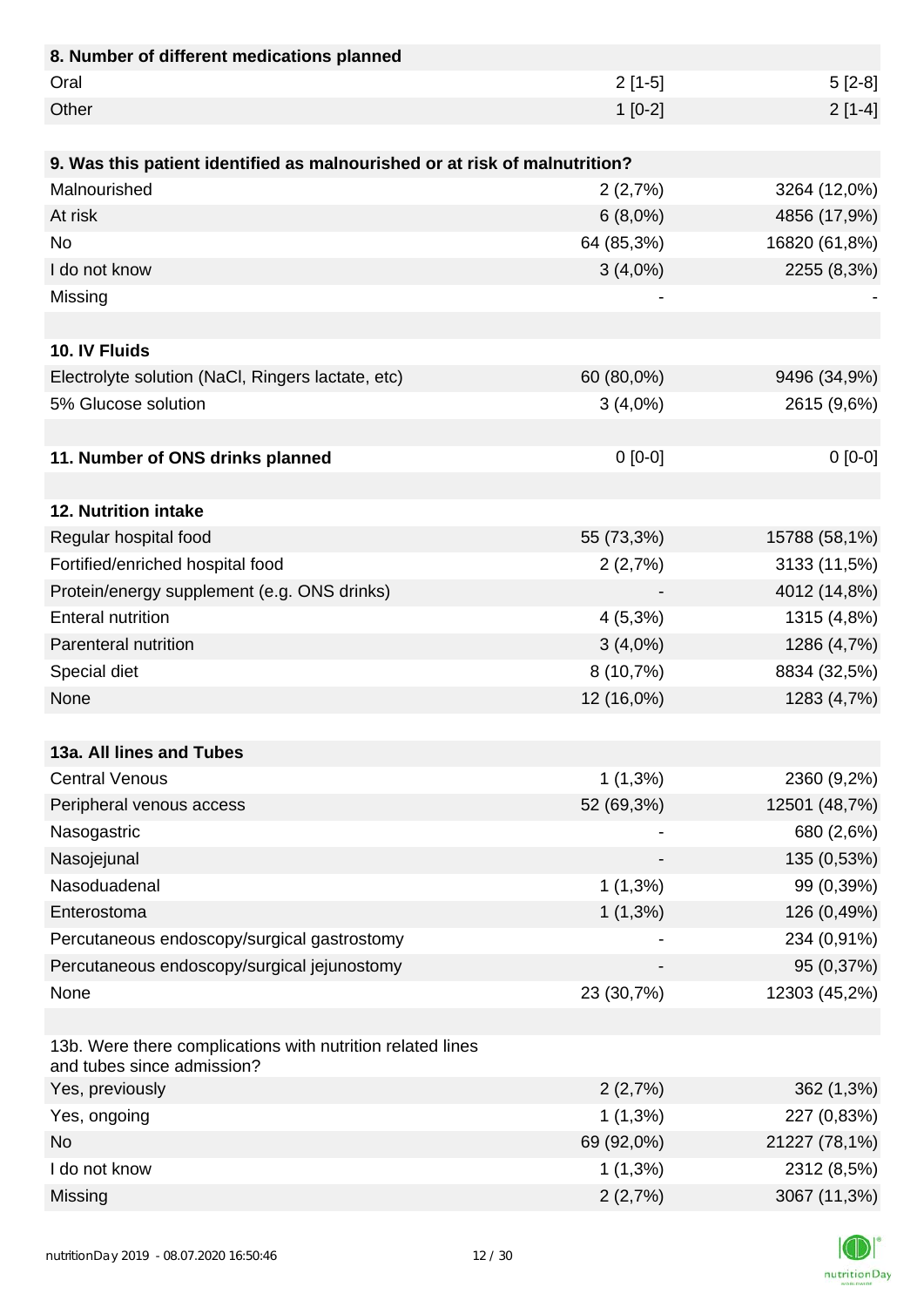| 14. Please indicate if any of the following was done for this patient since admission |            |               |
|---------------------------------------------------------------------------------------|------------|---------------|
| Energy requirements were determined                                                   | $1(1,3\%)$ | 9593 (37,3%)  |
| Protein requirements were determined                                                  |            | 8543 (33,3%)  |
| Food/Nutrition intake was recorded in the patient record                              | $3(4,0\%)$ | 11079 (43,1%) |
| Nutrition treatment plan was developed                                                | 16 (21,3%) | 9042 (35,2%)  |
| Nutrition expert was consulted                                                        |            | 9313 (36,3%)  |
| Malnutrition status is recorded in the patient record                                 |            | 8238 (32,1%)  |
| None                                                                                  |            |               |
| 15a. Energy goal                                                                      |            |               |
| $< 500$ kcal                                                                          | $1(1,3\%)$ | 1046 (3,8%)   |
| 500-999 kcal                                                                          |            | 269 (0,99%)   |
| 1000-1499 kcal                                                                        | $3(4,0\%)$ | 2400 (8,8%)   |
| 1500-1999 kcal                                                                        | 14 (18,7%) | 8218 (30,2%)  |
| >=2000 kcal                                                                           | $1(1,3\%)$ | 2704 (9,9%)   |
| Not determined                                                                        | 52 (69,3%) | 8749 (32,2%)  |
| I do not know                                                                         | $4(5,3\%)$ | 2265 (8,3%)   |
| Missing                                                                               |            | 1544 (5,7%)   |
|                                                                                       |            |               |
| 15b. Energy intake                                                                    |            |               |
| $< 500$ kcal                                                                          | 2(2,7%)    | 1697 (6,2%)   |
| 500-999 kcal                                                                          | $1(1,3\%)$ | 1257 (4,6%)   |
| 1000-1499 kcal                                                                        | $3(4,0\%)$ | 3424 (12,6%)  |
| 1500-1999 kcal                                                                        | 13 (17,3%) | 5999 (22,1%)  |
| >=2000 kcal                                                                           | $1(1,3\%)$ | 1448 (5,3%)   |
| Not determined                                                                        | 48 (64,0%) | 8533 (31,4%)  |
| I do not know                                                                         | $7(9,3\%)$ | 3276 (12,0%)  |
| Missing                                                                               |            | 1561 (5,7%)   |
|                                                                                       |            |               |
| 16. Since admission, this patient's health status has                                 |            |               |
| Improved                                                                              | 32 (42,7%) | 12837 (47,2%) |
| Deteriorated                                                                          | 2(2,7%)    | 1433 (5,3%)   |
| Remained the same                                                                     | 30 (40,0%) | 7057 (25,9%)  |
| This patient has just been admitted                                                   | $6(8,0\%)$ | 1699 (6,2%)   |
| I do not know                                                                         | 5(6,7%)    | 2663 (9,8%)   |
| Missing                                                                               |            | 1506 (5,5%)   |
|                                                                                       |            |               |
| Length of hospital stay (days)                                                        |            | 12 [6-23]     |
|                                                                                       |            |               |
| <b>Outcome Code</b>                                                                   |            |               |
| 1= Still in the hospital                                                              |            | 2601 (9,6%)   |
| 2= Transferred to another hospital                                                    |            | 571 (2,1%)    |
| 3= Transferred to long term care                                                      |            | 1107 (4,1%)   |
|                                                                                       |            |               |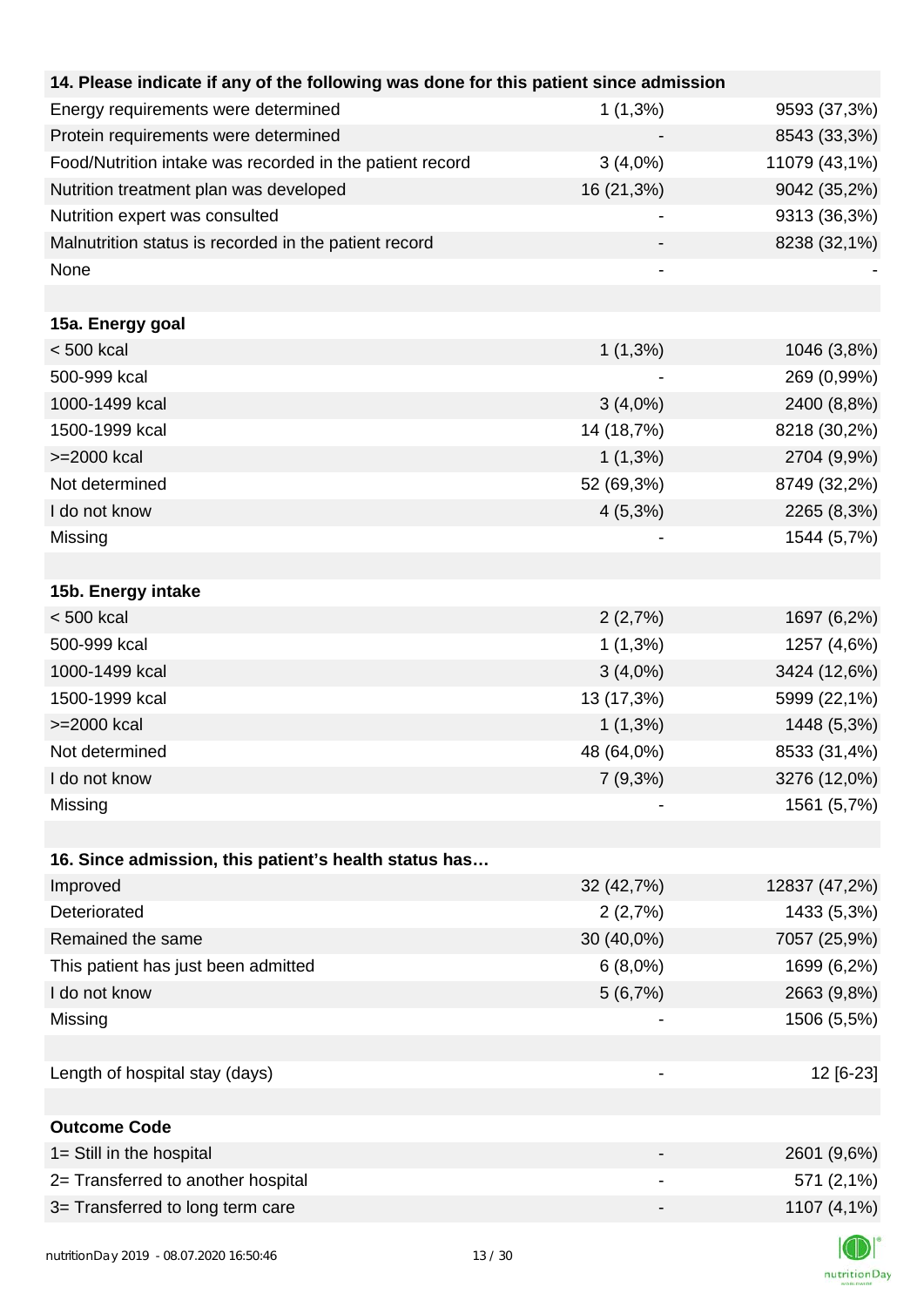| 4= Rehabilitation                    |                | 1222 (4,5%)   |
|--------------------------------------|----------------|---------------|
| 5= Discharged home                   |                | 20149 (74,1%) |
| $6 = Death$                          | -              | 845 (3,1%)    |
| $7 =$ Others                         |                | 507 (1,9%)    |
| Missing                              | 75 (100%)      | 193 (0,71%)   |
|                                      |                |               |
| <b>Readmitted since ND</b>           |                |               |
| $1 = No$                             |                | 18115 (75,8%) |
| 2= Yes, same hospital planned        |                | 1637 (6,9%)   |
| 3= Yes, same hospital unplanned      |                | 1465 (6,1%)   |
| 4= Yes, different hospital planned   | $\blacksquare$ | 112 (0,47%)   |
| 5= Yes, different hospital unplanned |                | 112 (0,47%)   |
| 6= Unknown                           | -              | 796 (3,3%)    |
| Missing                              |                | 1597 (6,7%)   |

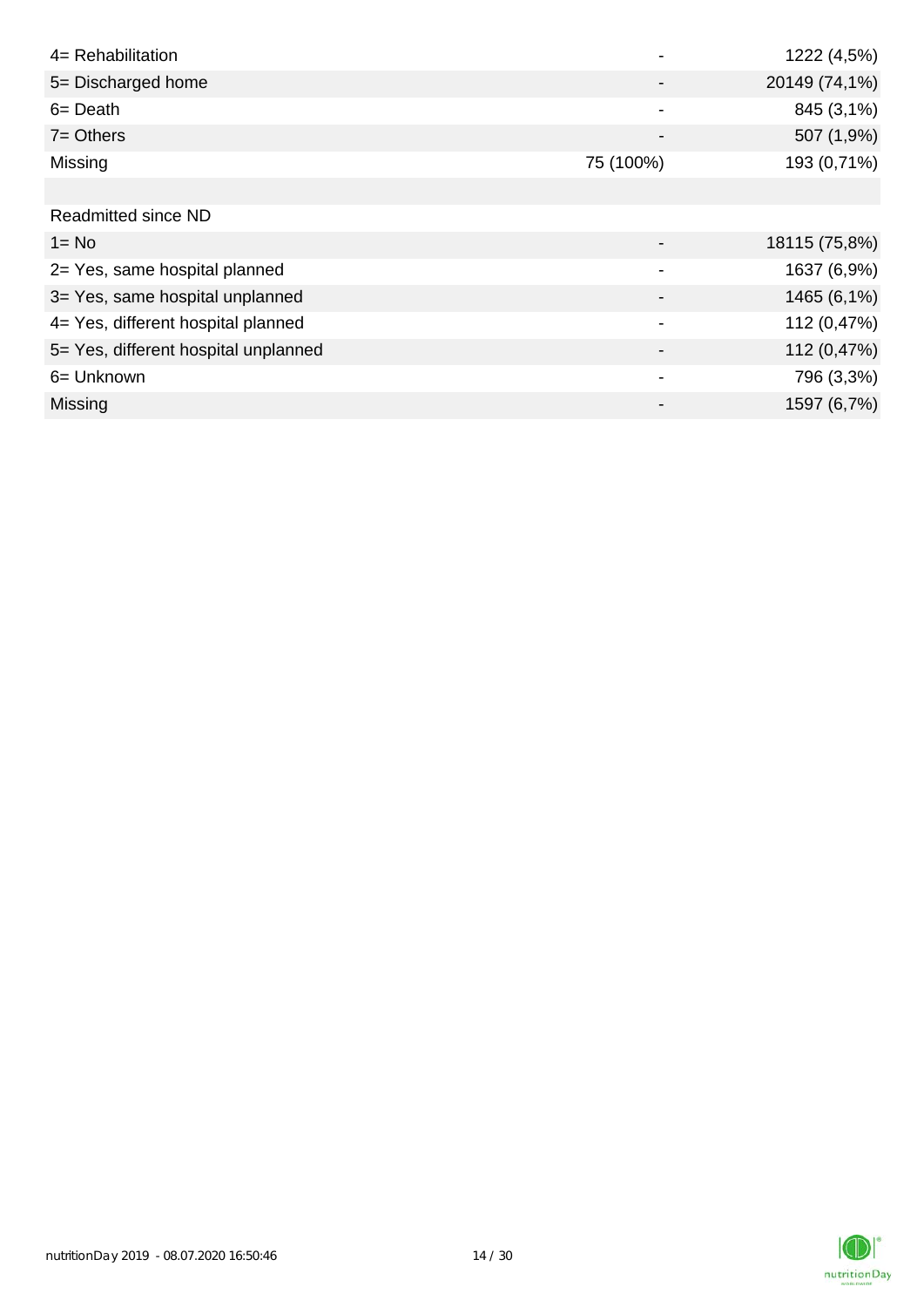|                                                                                   | <b>YOUR RESULTS</b>          | <b>REFERENCE RESULTS</b> |
|-----------------------------------------------------------------------------------|------------------------------|--------------------------|
|                                                                                   |                              |                          |
| 1. What are your typical dietary habits?                                          |                              |                          |
| No special dietary habits                                                         | 41 (55,4%)                   | 17526 (66,5%)            |
| I am vegetarian                                                                   | 2(2,7%)                      | 510 (1,9%)               |
| I adhee to a vegan diet                                                           | 2(2,7%)                      | 193 (0,73%)              |
| I eat gluten-free diet                                                            | 2(2,7%)                      | 244 (0,93%)              |
| I avoid added sugars                                                              | 22 (29,7%)                   | 3934 (14,9%)             |
| I avoid carbohydrates                                                             | $9(12,2\%)$                  | 1502 (5,7%)              |
| I eat a low fat-diet                                                              | $9(12,2\%)$                  | 2899 (11,0%)             |
| I am lactose intolerant                                                           |                              | 946 (3,6%)               |
| Other special diet due to intolerances/allergies                                  |                              | 469 (1,8%)               |
| Other                                                                             | $3(4,1\%)$                   | 1854 (7,0%)              |
| No answer given                                                                   | 1(1,4%)                      | 1891 (7,2%)              |
|                                                                                   |                              |                          |
| 2. Where did you live before your current hospital admission?                     |                              |                          |
| At home                                                                           | 74 (100%)                    | 22025 (83,6%)            |
| In a nursing home or other live-in facility                                       |                              | 836 (3,2%)               |
| I was transferred from another hospital                                           | $\qquad \qquad \blacksquare$ | 1411 (5,4%)              |
| Other                                                                             |                              | 374 (1,4%)               |
| Missing                                                                           |                              | 1694 (6,4%)              |
|                                                                                   |                              |                          |
| 3. In general, are you able to walk?                                              |                              |                          |
| Yes                                                                               | 64 (86,5%)                   | 16014 (60,8%)            |
| Yes, with someone's help                                                          | 5(6,8%)                      | 2580 (9,8%)              |
| Yes, independently using a cane, walker, or crutches                              | 2(2,7%)                      | 3466 (13,2%)             |
| No, I have a wheelchair                                                           |                              | 1033 (3,9%)              |
| No, I am bedridden                                                                | $1(1,4\%)$                   | 1462 (5,6%)              |
| Missing                                                                           | 2(2,7%)                      | 1785 (6,8%)              |
|                                                                                   |                              |                          |
| 4. In general, how would you say your health is?                                  |                              |                          |
| Very good                                                                         | $9(12,2\%)$                  | 1854 (7,0%)              |
| Good                                                                              | 46 (62,2%)                   | 8966 (34,0%)             |
| Fair                                                                              | 14 (18,9%)                   | 9409 (35,7%)             |
| Poor                                                                              | $3(4,1\%)$                   | 3513 (13,3%)             |
| Very poor                                                                         | $1(1,4\%)$                   | 824 (3,1%)               |
| Missing                                                                           | 1(1,4%)                      | 1774 (6,7%)              |
|                                                                                   |                              |                          |
| 5. Over the last 12 months prior to your current hospital admission approximately |                              |                          |
| how many times have you seen a doctor?                                            | $3[2-5]$                     | $5[2-10]$                |
| how many times have you been admitted to the                                      | $1[0-2]$                     | $1[0-2]$                 |

hospital (Emergency room, any ward)?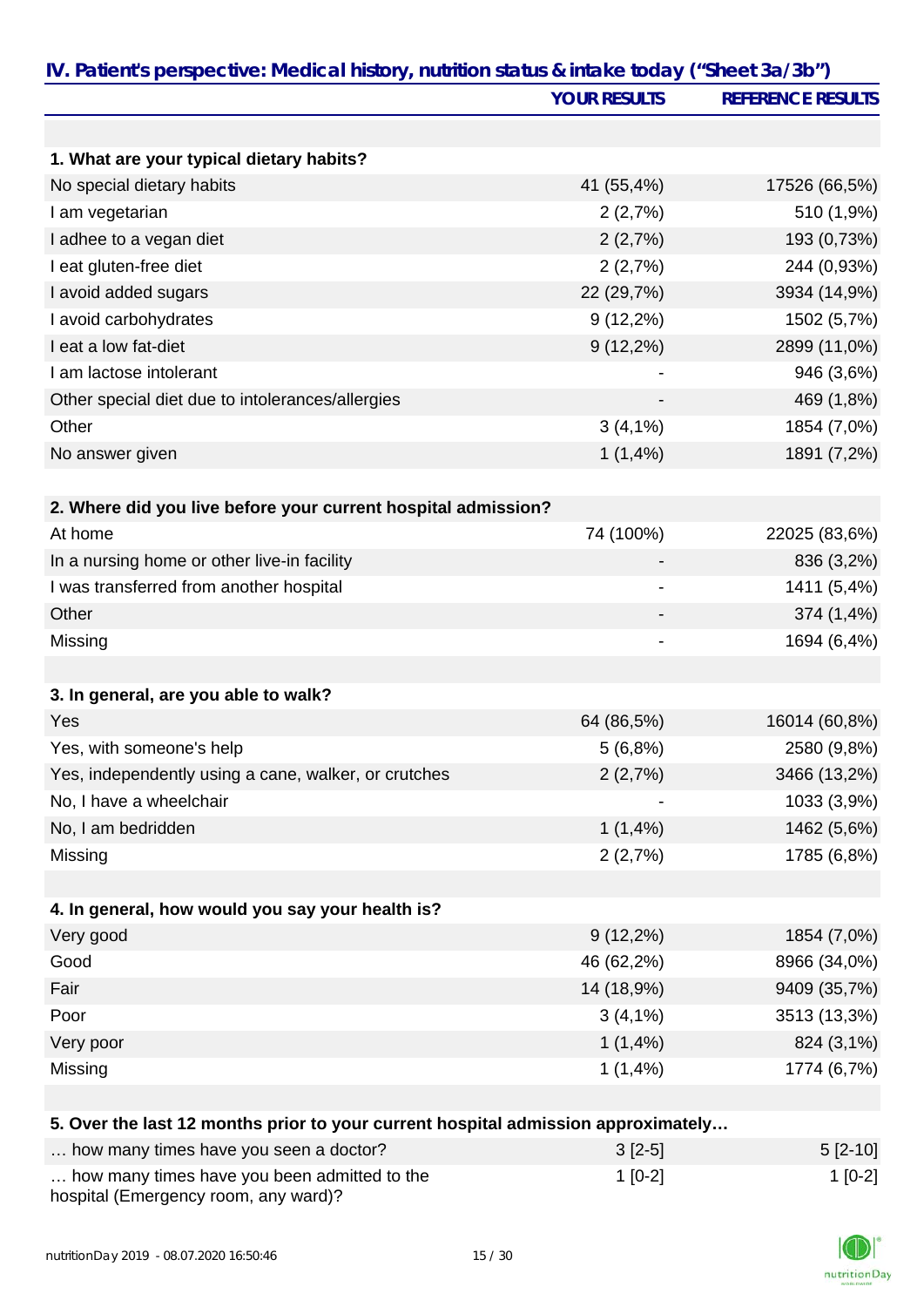| how many nights in total have you spent in hospital? | $6[0-10]$ | $5[0-15]$ |
|------------------------------------------------------|-----------|-----------|
|                                                      |           |           |

| 6. How many different medications do you take routinely each day (prior to hospitalisation)? |                               |               |
|----------------------------------------------------------------------------------------------|-------------------------------|---------------|
| $1 - 2$                                                                                      | 25 (33,8%)                    | 4936 (18,7%)  |
| $3-5$                                                                                        | 19 (25,7%)                    | 6672 (25,3%)  |
| More than 5                                                                                  | 14 (18,9%)                    | 7906 (30,0%)  |
| None                                                                                         | $9(12,2\%)$                   | 3926 (14,9%)  |
| I do not know                                                                                | 4(5,4%)                       | 1077 (4,1%)   |
| Missing                                                                                      | $3(4,1\%)$                    | 1823 (6,9%)   |
| 7. Do you have health insurance?                                                             |                               |               |
| Yes, private insurance only                                                                  |                               | 4253 (16,1%)  |
|                                                                                              | $3(4,1\%)$                    |               |
| Yes, public insurance only                                                                   | 58 (78,4%)                    | 12350 (46,9%) |
| Yes, both                                                                                    | 5(6,8%)                       | 3229 (12,3%)  |
| None                                                                                         | 4(5,4%)                       | 2938 (11,2%)  |
| I prefer not to answer                                                                       | 1(1,4%                        | 1314 (5,0%)   |
| Missing                                                                                      | $3(4,1\%)$                    | 2256 (8,6%)   |
| 8. What was your weight 5 years ago?                                                         | 82 [70-90]                    | 72 [60-85]    |
| I do not know                                                                                | 13 (17,6%)                    | 6267 (23,8%)  |
|                                                                                              |                               |               |
| 9a. Have you lost weight within the last 3 months?                                           |                               |               |
| Yes, intentionally                                                                           | $9(12,2\%)$                   | 2468 (9,4%)   |
| Yes, unintentionally                                                                         | 25 (33,8%)                    | 10065 (38,2%) |
| No, my weight stayed the same                                                                | 29 (39,2%)                    | 7869 (29,9%)  |
| No, I gained weight                                                                          | 8 (10,8%)                     | 2857 (10,8%)  |
| I do not know                                                                                | 2(2,7%)                       | 2512 (9,5%)   |
| Missing                                                                                      | $1(1,4\%)$                    | 569 (2,2%)    |
|                                                                                              |                               |               |
| 9b. If yes, how many kg did you lose?                                                        | 10 [7-15]                     | $6[4-10]$     |
| I do not know                                                                                | 1(2,9%)                       | 1997 (15,9%)  |
| 10. Did you know about your hospitalisation two days<br>before admission? (Yes)              | 45 (62,5%)                    | 9602 (40,6%)  |
| 11. Please indicate if you                                                                   |                               |               |
| were weighed at admission                                                                    | 29 (39,7%)                    | 14112 (57,4%) |
| were informed about your nutrition status                                                    | 14 (19,2%)                    | 8364 (34,3%)  |
| were informed about nutrition care options                                                   | $11(15,1\%)$                  | 7769 (31,9%)  |
| received special nutrition care                                                              | $3(4,1\%)$                    | 7463 (30,7%)  |
|                                                                                              | a al dia dibia. Isia amita 10 |               |

| 12. How well have you eaten in the week before you were admitted to the hospital? |             |               |
|-----------------------------------------------------------------------------------|-------------|---------------|
| More than normal                                                                  | $8(10,8\%)$ | 1163 (4,4%)   |
| Normal                                                                            | 52 (70.3%)  | 15832 (60,4%) |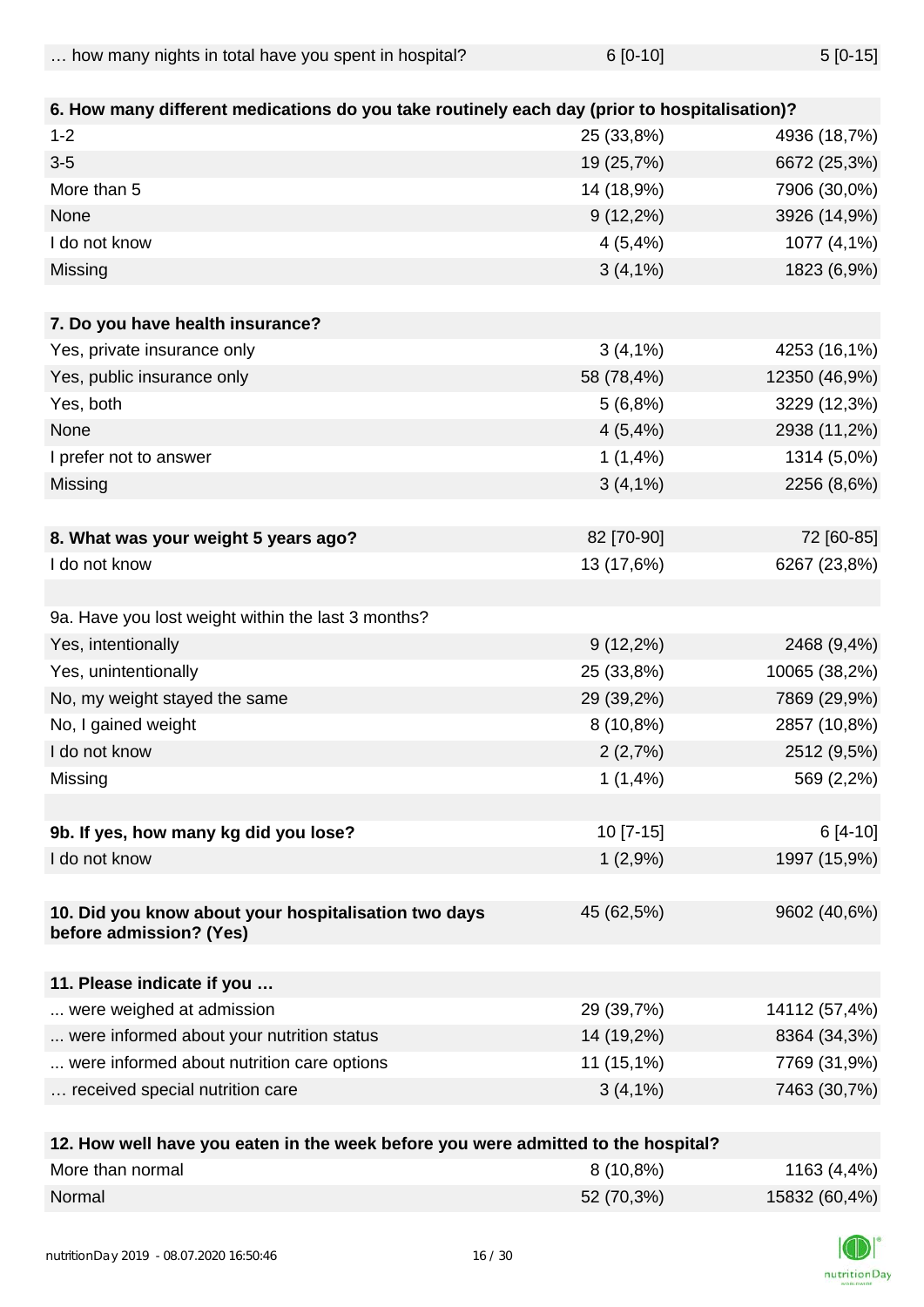| About 3/4 of normal                                                            | 4(5,4%)     | 2728 (10,4%)  |
|--------------------------------------------------------------------------------|-------------|---------------|
| About half of normal                                                           | 7(9,5%)     | 3287 (12,5%)  |
| About a quarter to nearly nothing                                              | $3(4,1\%)$  | 2496 (9,5%)   |
| I do not know                                                                  |             | 264 (1,0%)    |
| Missing                                                                        |             | 443 (1,7%)    |
|                                                                                |             |               |
| 13. In general, how satisfied are you with the food at the hospital?           |             |               |
| Very satisfied                                                                 | 30 (40,5%)  | 6066 (23,1%)  |
| Somewhat satisfied                                                             | 6(8,1%)     | 8166 (31,2%)  |
| <b>Neutral</b>                                                                 | 26 (35,1%)  | 4867 (18,6%)  |
| <b>Dissatisfied</b>                                                            | 5(6,8%)     | 2103 (8,0%)   |
| Very dissatisfied                                                              | 1(1,4%)     | 726 (2,8%)    |
| I do not know                                                                  | 6(8,1%)     | 2021 (7,7%)   |
| Missing                                                                        |             | 2264 (8,6%)   |
|                                                                                |             |               |
| 14. Did you get any help with eating TODAY?                                    |             |               |
| Yes, from family or friends                                                    | 4(5,4%)     | 2448 (9,3%)   |
| Yes, from hospital staff                                                       | 4(5,4%)     | 1670 (6,4%)   |
| <b>No</b>                                                                      | 63 (85,1%)  | 19193 (73,2%) |
| I do not know                                                                  |             | 302 (1,2%)    |
| Missing                                                                        | $3(4,1\%)$  | 2600 (9,9%)   |
|                                                                                |             |               |
| 15. Were you able to eat without interruption TODAY?                           | 42 (59,2%)  | 17231 (74,2%) |
| (Yes)                                                                          |             |               |
|                                                                                |             |               |
| 16a. Please indicate how much hospital food you ate for lunch or dinner TODAY: |             |               |
| About all                                                                      | 28 (37,8%)  | 12095 (46,1%) |
| 1/2                                                                            | 20 (27,0%)  | 6486 (24,7%)  |
| 1/4                                                                            | $8(10,8\%)$ | 3353 (12,8%)  |
| Nothing                                                                        | 17 (23,0%)  | 3130 (11,9%)  |
| Missing                                                                        | $1(1,4\%)$  | 1149 (4,4%)   |
|                                                                                |             |               |
| 16b. The portion size of the meal I ordered TODAY was                          |             |               |
| Standard                                                                       | 42 (56,8%)  | 15979 (61,0%) |
| Smaller                                                                        | 6(8,1%)     | 2367 (9,0%)   |
| Larger                                                                         | 1(1,4%)     | 1119 (4,3%)   |
| I do not know                                                                  | 23 (31,1%)  | 2429 (9,3%)   |
| Missing                                                                        | 2(2,7%)     | 4319 (16,5%)  |
|                                                                                |             |               |
| 17. If you did not eat everything of your meal, please tell us why:            |             |               |
| I did not like the type of food offered                                        | 4(8,9%)     | 2061 (15,9%)  |
| I did not like the smell/taste of the food                                     | 4(8,9%)     | 1569 (12,1%)  |
| The food did not fit my cultural/religious preferences                         | $1(2,2\%)$  | 143 (1,1%)    |
| The food was too hot                                                           | $2(4, 4\%)$ | 59 (0,45%)    |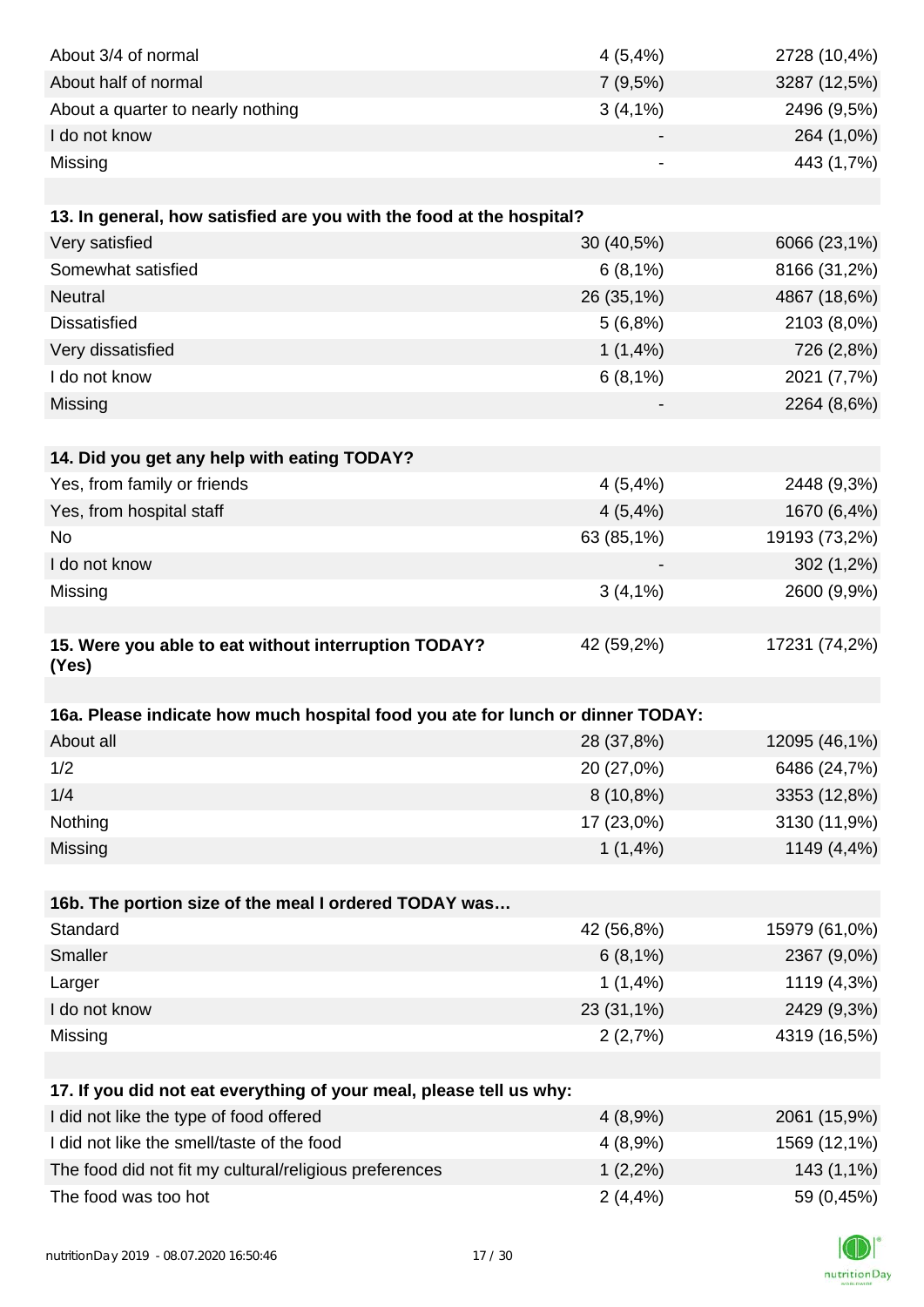| The food was too cold                              |                          | 296 (2,3%)   |
|----------------------------------------------------|--------------------------|--------------|
| Due to food allergy/intolerance                    | 2(4,4%                   | 96 (0,74%)   |
| I was not hungry at that time                      | 4(8,9%)                  | 2205 (17,0%) |
| I do not have my usual appetite                    | $6(13,3\%)$              | 3830 (29,5%) |
| I have problems chewing/swallowing                 | $1(2,2\%)$               | 761 (5,9%)   |
| I normally eat less than what was served           | $5(11,1\%)$              | 1427 (11,0%) |
| I had nausea/vomiting                              | 2(4,4%                   | 1029 (7,9%)  |
| I was too tired                                    | $1(2,2\%)$               | 789 (6,1%)   |
| I cannot eat without help                          | $\overline{\phantom{a}}$ | 208 (1,6%)   |
| I was not allowed to eat                           | $5(11,1\%)$              | 1289 (9,9%)  |
| I had an exam, surgery, or test and missed my meal | 4(8,9%)                  | 766 (5,9%)   |
| I did not get requested food                       | $1(2,2\%)$               | 139 (1,1%)   |
| No answer given                                    | $11(24, 4\%)$            | 1829 (14,1%) |

| 18. Enter the number of glasses/cups of the drinks you consumed in the last 24 hours |
|--------------------------------------------------------------------------------------|
|--------------------------------------------------------------------------------------|

| Water                                                               | $5[3-6]$    | $3[2-5]$       |
|---------------------------------------------------------------------|-------------|----------------|
| Tea                                                                 | $0 [0-1]$   | $1[0-2]$       |
| Coffee                                                              | $0 [0-1]$   | $1[1-2]$       |
| <b>Milk</b>                                                         | $0 [0-0]$   | $1[0-1]$       |
| Fruit juice                                                         | $0 [0-0]$   | $1[0-2]$       |
| Soft drinks                                                         | $0[0-0]$    | $0[0-1]$       |
| <b>Nutrition drink</b>                                              | $0[0-0]$    | $0[0-1]$       |
| Other                                                               | $0[0-0]$    | $0[0-1]$       |
|                                                                     |             |                |
| 19a. Did you eat any food apart from hospital food<br><b>TODAY?</b> | 40 (58,8%)  | 6580 (28,9%)   |
|                                                                     |             |                |
| 19b. If yes, what did you eat?                                      |             |                |
| Sweet snacks                                                        | $2(5,0\%)$  | 1928 (29,3%)   |
| Salty snacks                                                        | 6(15,0%)    | 749 (11,4%)    |
| Homemade food                                                       | 7(17,5%)    | 963 (14,6%)    |
| Fruits                                                              | 15 (37,5%)  | 2551 (38,8%)   |
| Dairy products                                                      | $6(15,0\%)$ | 724 (11,0%)    |
| Food delivered/restaurant                                           | 4 (10,0%)   | 293 (4,5%)     |
| Sandwich                                                            | 6(15,0%)    | 421 (6,4%)     |
| Other                                                               | 3(7,5%)     | 1042 (15,8%)   |
|                                                                     |             |                |
| 20. How has your food intake changed since your hospital admission? |             |                |
| Increased                                                           | $3(4.1\%)$  | $3706(14.1\%)$ |

| Increased       | $3(4,1\%)$   | 3706 (14,1%)  |
|-----------------|--------------|---------------|
| Decreased       | 33 (44,6%)   | 7774 (29,7%)  |
| Stayed the same | 28 (37,8%)   | 10331 (39,4%) |
| I do not know   | $10(13,5\%)$ | 1690 (6,4%)   |
| Missing         | -            | 2712 (10,3%)  |

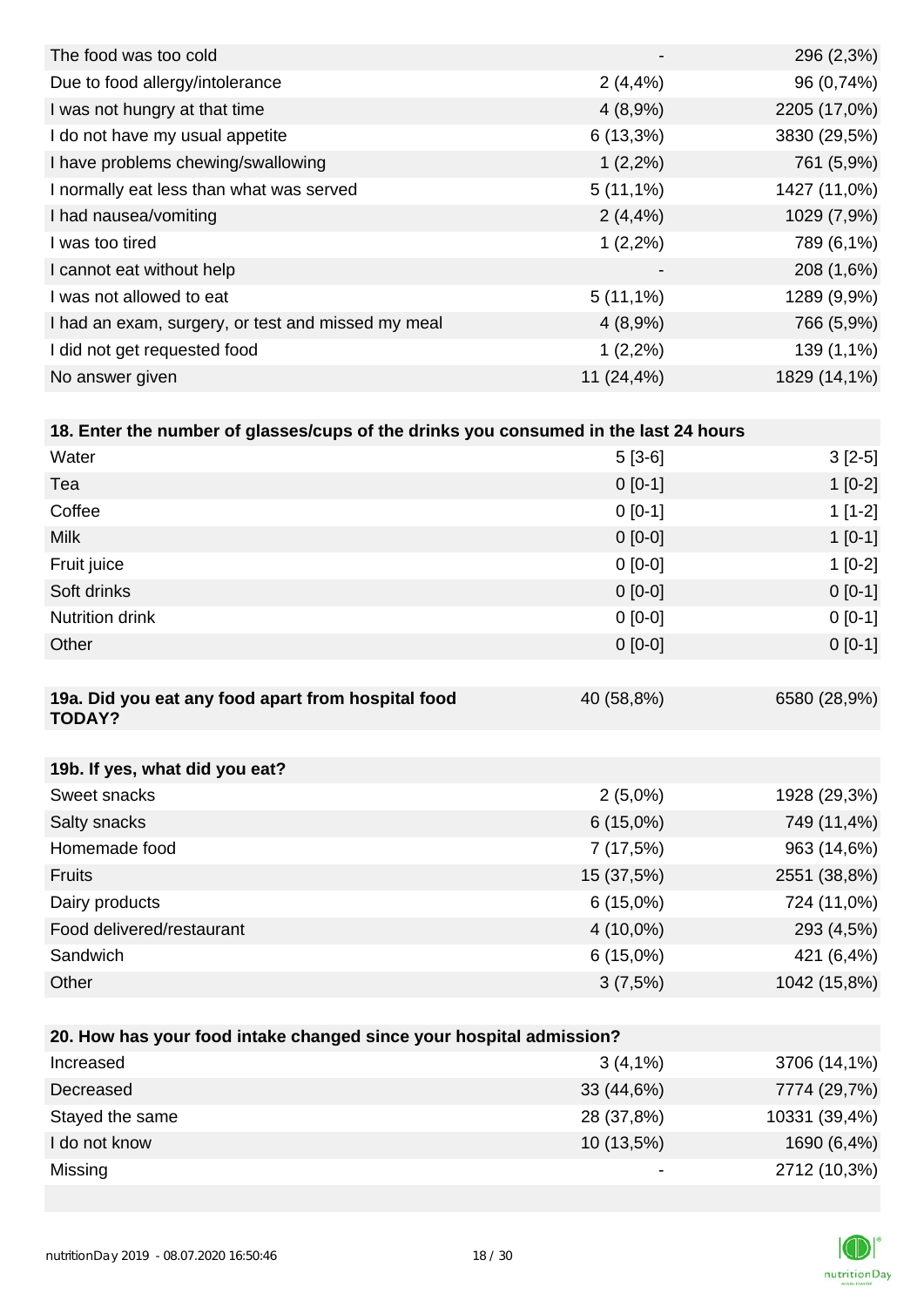| 21. TODAY I feel                                     |            |               |
|------------------------------------------------------|------------|---------------|
| Stronger than at admission                           | 12 (16,2%) | 11240 (42,9%) |
| Weaker than at admission                             | 11 (14,9%) | 4893 (18,7%)  |
| Same as at admission                                 | 39 (52,7%) | 7428 (28,3%)  |
| I was admitted today                                 | 5(6,8%)    | 662 (2,5%)    |
| I do not know                                        | 6(8,1%)    | 1384 (5,3%)   |
| Missing                                              | $1(1,4\%)$ | 606 (2,3%)    |
|                                                      |            |               |
| 22. Can you walk without assistance TODAY?           |            |               |
| <b>Yes</b>                                           | 65 (87,8%) | 15438 (58,9%) |
| No, only with assistance                             | 7(9,5%)    | 6458 (24,6%)  |
| No, I stay in bed                                    |            | 3018 (11,5%)  |
| Missing                                              | 2(2,7%)    | 1299 (5,0%)   |
|                                                      |            |               |
| 23. Did anyone help you complete this questionnaire? | 46 (64,8%) | 15731 (65,1%) |

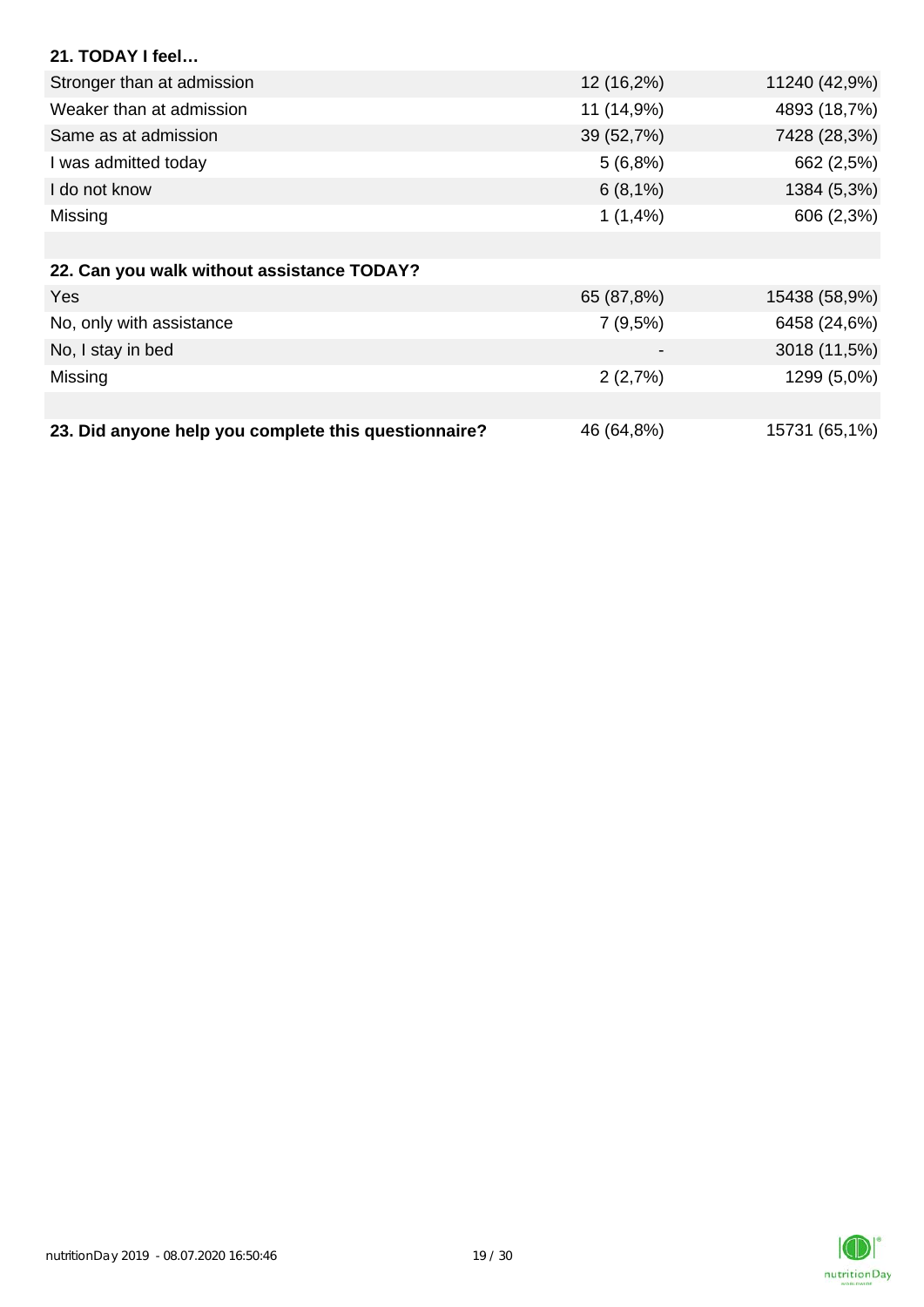| V. Oncology: Unit organisation and structures ("Sheet 1 onco")           |                     |                          |
|--------------------------------------------------------------------------|---------------------|--------------------------|
|                                                                          | <b>YOUR RESULTS</b> | <b>REFERENCE RESULTS</b> |
| Number of units with cancer patients:                                    | 5                   | 331                      |
|                                                                          |                     |                          |
| Computerized system in hospital:                                         | 5 units (100%) YES  | 312 units (94%) YES      |
|                                                                          |                     |                          |
| Nutritional treatment of cancer patients is part of overall<br>care plan | 2 units (40%) YES   | 297 units (90%) YES      |
| <b>Nutritional treatment is considered</b>                               |                     |                          |
| Routinely                                                                |                     | 195 (58,9%)              |
| When patient asks                                                        |                     | 88 (26,6%)               |
| When body weight loss > 10%                                              |                     | 111 (33,5%)              |
| During palliative phase                                                  |                     | 91 (27,5%)               |
| Other                                                                    |                     | 23 (6,95%)               |
| Missing                                                                  |                     | 31 (9,37%)               |
|                                                                          |                     |                          |
| Nutritional treatment is not part of the comprehensive approach due to   |                     |                          |
| Lack of evidence                                                         | $\overline{a}$      | 10 (3,02%)               |
| No knowledge of the field                                                |                     | 11 (3,32%)               |
| No reimbursement                                                         |                     | 8(2,42%)                 |
| It feeds the tumour                                                      |                     | $2(0,60\%)$              |
| Other                                                                    |                     | 12 (3,63%)               |
|                                                                          |                     |                          |
| Nutritional therapy used for cancer patients                             |                     |                          |
| Nutrition according to nutrition plan                                    |                     | 217 (65,6%)              |
| Calculation of energy needs                                              |                     | 238 (71,9%)              |
| Monitoring patients intake and use of oral supplements                   |                     | 283 (85,5%)              |
| None                                                                     |                     | $7(2,11\%)$              |
| Other                                                                    |                     | 16 (4,83%)               |
| Missing                                                                  |                     | 8(2,42%)                 |
|                                                                          |                     |                          |
| Nutritional therapy is not used due to                                   |                     |                          |
| Lack of evidence                                                         |                     | $3(0,91\%)$              |
| Lack of experience                                                       |                     | 9(2,72%)                 |
| No reimbursement                                                         |                     | $5(1,51\%)$              |
| Lack of dietitians                                                       |                     | 14 (4,23%)               |
| Lack of other experts                                                    |                     | $4(1,21\%)$              |
| Other                                                                    |                     | $7(2,11\%)$              |
| Missing                                                                  |                     | $1(0,30\%)$              |

### **Assessment of parameters in cancer patients & methods used:**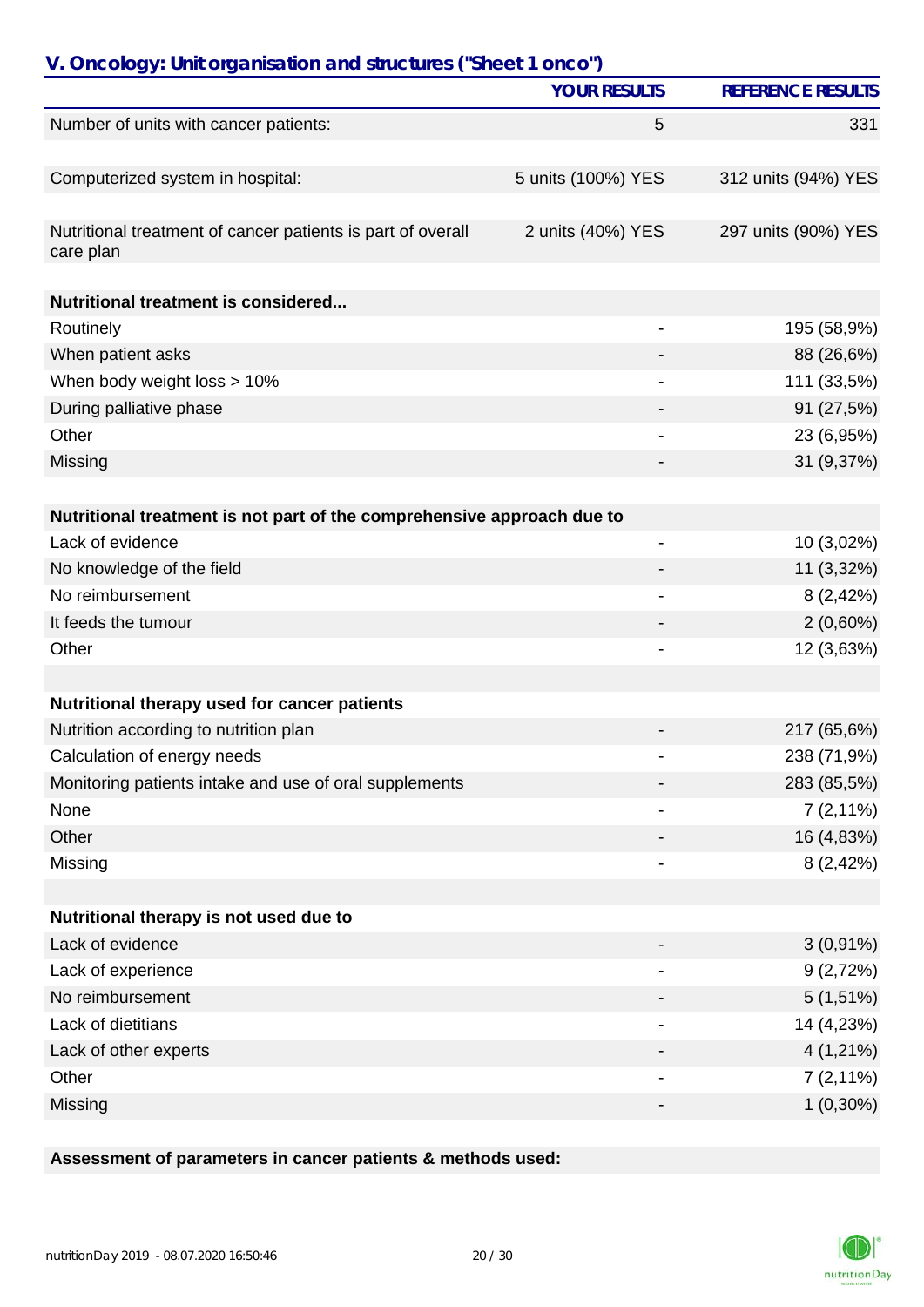| Anthropometry/Body composition: |             |             |
|---------------------------------|-------------|-------------|
| <b>Body weight</b>              |             |             |
| Regularly                       | $2(40,0\%)$ | 224 (67,7%) |
| At chemotherapy                 |             | 53 (16,0%)  |
| When necessary                  | $1(20,0\%)$ | 43 (13,0%)  |
| Never                           | $2(40,0\%)$ | 4 (1,21%)   |
| Unknown                         |             | $3(0,91\%)$ |
| Missing                         | -           | 4 (1,21%)   |
|                                 |             |             |
| Anthropometrics (circumference) |             |             |
| Regularly                       | $1(20,0\%)$ | 38 (11,5%)  |
| At chemotherapy                 |             | $7(2,11\%)$ |
| When necessary                  | $1(20,0\%)$ | 118 (35,6%) |
| Never                           | $2(40,0\%)$ | 143 (43,2%) |
| Unknown                         |             | 10 (3,02%)  |
| Missing                         | $1(20,0\%)$ | 15 (4,53%)  |
|                                 |             |             |
| <b>BIA</b>                      |             |             |
| Regularly                       | $1(20,0\%)$ | 12 (3,63%)  |
| At chemotherapy                 |             | $4(1,21\%)$ |
| When necessary                  | $1(20,0\%)$ | 102 (30,8%) |
| Never                           | $3(60,0\%)$ | 187 (56,5%) |
| Unknown                         |             | 12 (3,63%)  |
| Missing                         | -           | 14 (4,23%)  |
|                                 |             |             |
| <b>CT SCAN</b>                  |             |             |
| Regularly                       |             | 13 (3,93%)  |
| At chemotherapy                 |             | 4 (1,21%)   |
| When necessary                  | $1(20,0\%)$ | 84 (25,4%)  |
| Never                           | 4 (80,0%)   | 199 (60,1%) |
| Unknown                         |             | 18 (5,44%)  |
| Missing                         |             | 13 (3,93%)  |
|                                 |             |             |
| <b>DEXA</b>                     |             |             |
| Regularly                       |             | $6(1,81\%)$ |
| At chemotherapy                 |             | $1(0,30\%)$ |
| When necessary                  | $1(20,0\%)$ | 55 (16,6%)  |
| Never                           | 4 (80,0%)   | 227 (68,6%) |
| Unknown                         |             | 27 (8,16%)  |
| Missing                         | -           | 15 (4,53%)  |
|                                 |             |             |
| <b>Other (body composition)</b> |             |             |
| Regularly                       |             | $6(1,81\%)$ |
| At chemotherapy                 |             | $1(0,30\%)$ |
|                                 |             | $\sqrt{2}$  |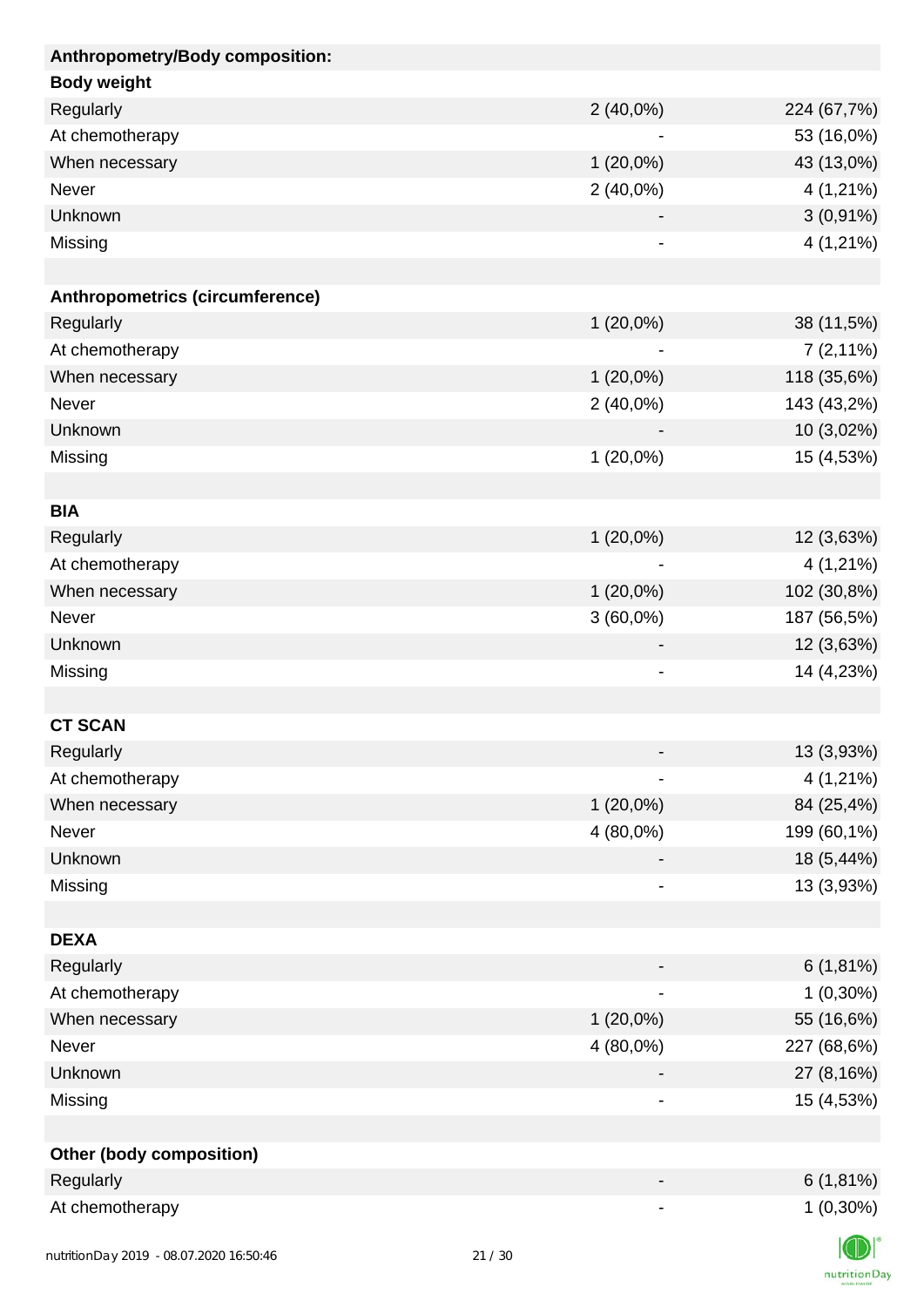| When necessary                       | $1(20,0\%)$                  | 47 (14,2%)  |
|--------------------------------------|------------------------------|-------------|
| Never                                | 4 (80,0%)                    | 113 (34,1%) |
| Unknown                              |                              | 47 (14,2%)  |
| Missing                              | $\qquad \qquad \blacksquare$ | 117 (35,3%) |
|                                      |                              |             |
| <b>Body function:</b>                |                              |             |
| Handgrip                             |                              |             |
| Regularly                            |                              | 16 (4,83%)  |
| At chemotherapy                      |                              | 9(2,72%)    |
| When necessary                       | $1(20,0\%)$                  | 98 (29,6%)  |
| <b>Never</b>                         | 4 (80,0%)                    | 176 (53,2%) |
| Unknown                              |                              | 16 (4,83%)  |
| Missing                              |                              | 16 (4,83%)  |
|                                      |                              |             |
| 6-minutes walking test               |                              |             |
| Regularly                            |                              | 12 (3,63%)  |
| At chemotherapy                      |                              | $7(2,11\%)$ |
| When necessary                       | $1(20,0\%)$                  | 76 (23,0%)  |
| <b>Never</b>                         | $4(80,0\%)$                  | 193 (58,3%) |
| Unknown                              | $\qquad \qquad \blacksquare$ | 21 (6,34%)  |
| Missing                              |                              | 22 (6,65%)  |
|                                      |                              |             |
| <b>Other (body function)</b>         |                              |             |
| Regularly                            |                              | 16 (4,83%)  |
| At chemotherapy                      |                              | $1(0,30\%)$ |
| When necessary                       | $1(20,0\%)$                  | 60 (18,1%)  |
| Never                                | 4 (80,0%)                    | 120 (36,3%) |
| Unknown                              | $\overline{\phantom{a}}$     | 45 (13,6%)  |
| Missing                              |                              | 89 (26,9%)  |
|                                      |                              |             |
| Nutritional requirements, calculated |                              |             |
| Regularly                            |                              | 107 (32,3%) |
| At chemotherapy                      |                              | $3(0,91\%)$ |
| When necessary                       | $2(40,0\%)$                  | 160 (48,3%) |
| <b>Never</b>                         | $3(60,0\%)$                  | 15 (4,53%)  |
| Unknown                              |                              | $5(1,51\%)$ |
| Missing                              |                              | 41 (12,4%)  |
|                                      |                              |             |
| <b>Nutritional intake:</b>           |                              |             |
| <b>Every meal</b>                    |                              |             |
| Regularly                            |                              | 84 (25,4%)  |
| At chemotherapy                      | $\qquad \qquad \blacksquare$ | $3(0,91\%)$ |
| When necessary                       | $2(40,0\%)$                  | 143 (43,2%) |
| Never                                | $3(60,0\%)$                  | 39 (11,8%)  |
|                                      |                              |             |

K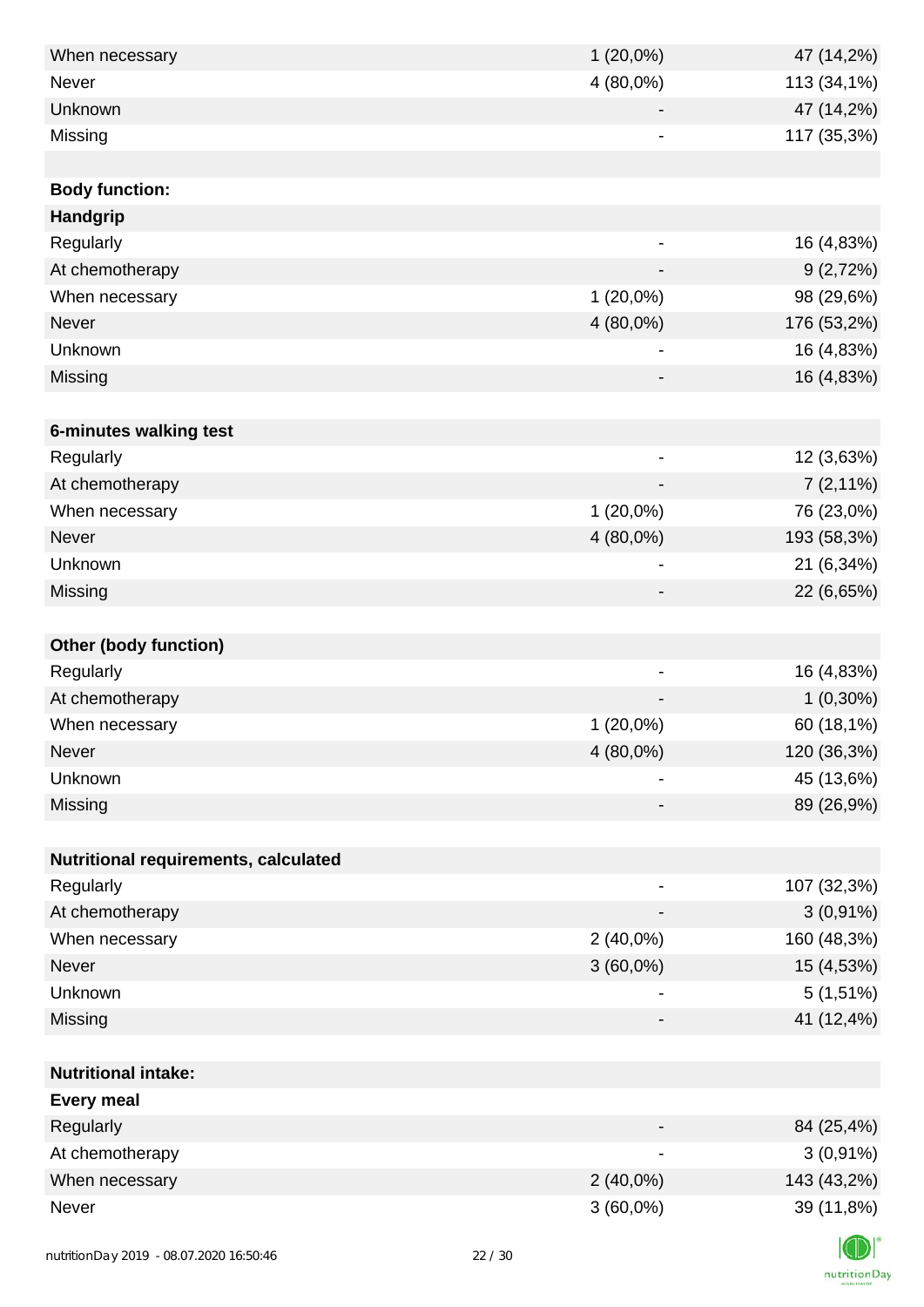| Unknown                    |                | $17(5, 14\%)$ |
|----------------------------|----------------|---------------|
| Missing                    |                | 45 (13,6%)    |
|                            |                |               |
| 1 meal per day             |                |               |
| Regularly                  |                | 26 (7,85%)    |
| At chemotherapy            |                | $3(0,91\%)$   |
| When necessary             | $2(40,0\%)$    | 112 (33,8%)   |
| Never                      | $3(60,0\%)$    | 67 (20,2%)    |
| Unknown                    |                | 21 (6,34%)    |
| Missing                    |                | 102 (30,8%)   |
|                            |                |               |
| 2 meals per day            |                |               |
| Regularly                  |                | 26 (7,85%)    |
| At chemotherapy            |                | $1(0,30\%)$   |
| When necessary             | $2(40,0\%)$    | 109 (32,9%)   |
| Never                      | $3(60,0\%)$    | 69 (20,8%)    |
| Unknown                    |                | 20 (6,04%)    |
| Missing                    |                | 106 (32,0%)   |
|                            |                |               |
| 24h recall                 |                |               |
| Regularly                  |                | 67 (20,2%)    |
| At chemotherapy            | $\blacksquare$ | 8(2,42%)      |
| When necessary             | $2(40,0\%)$    | 130 (39,3%)   |
| Never                      | $3(60,0\%)$    | 43 (13,0%)    |
| Unknown                    |                | 16 (4,83%)    |
|                            |                |               |
| Missing                    |                | 67 (20,2%)    |
|                            |                |               |
| Other (nutritional intake) |                |               |
| Regularly                  |                | 12 (3,63%)    |
| At chemotherapy            |                | $1(0,30\%)$   |
| When necessary             | $2(40,0\%)$    | 61 (18,4%)    |
| Never                      | $3(60,0\%)$    | 55 (16,6%)    |
| Unknown                    |                | 43 (13,0%)    |
| Missing                    |                | 159 (48,0%)   |
|                            |                |               |
| Questionnaire completed by |                |               |
| <b>Dietitian</b>           |                | 142 (42,9%)   |
| <b>Nurse</b>               |                | 83 (25,1%)    |
| Physician                  | 5 (100%)       | 75 (22,7%)    |
| Nutritional scientist      |                | 22 (6,65%)    |
| Other                      |                | $2(0,60\%)$   |
| Missing                    |                | $7(2,11\%)$   |

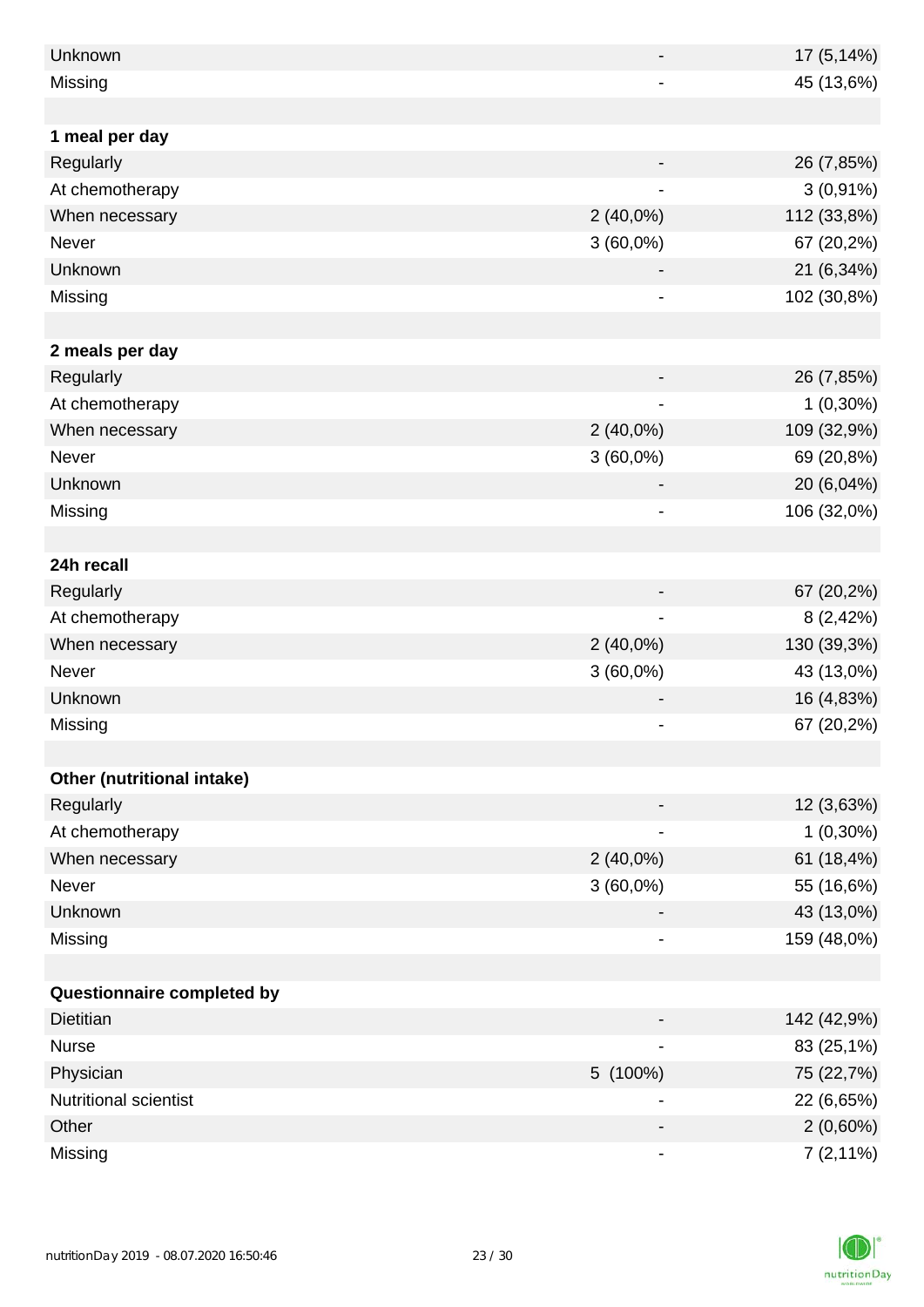| V. Oncology: Cancer patients - Diagnosis & therapy ("Sheet 2 onco") |                              |                          |
|---------------------------------------------------------------------|------------------------------|--------------------------|
|                                                                     | <b>YOUR RESULTS</b>          | <b>REFERENCE RESULTS</b> |
| Number of patients completing Sheet 2_onco:                         | 21                           | 3278                     |
|                                                                     |                              |                          |
| Demographic data:                                                   |                              |                          |
| Age (years)                                                         | 68 [49-92]                   | 64 [18-102]              |
| Female gender                                                       | 9(42,9%)                     | 1437 (43,8%)             |
| Weight (kg)                                                         | $74,0 \pm 13,6$              | $65,7 \pm 16,5$          |
| Height (cm)                                                         | $170,2 \pm 5,5$              | $165,3 \pm 9,9$          |
| BMI (kg/m2)                                                         | $25,5 \pm 4,6$               | $23,9 \pm 4,9$           |
|                                                                     |                              |                          |
| Outpatient (o)/Ward (w)                                             |                              |                          |
| Outpatient(o)                                                       | $\qquad \qquad \blacksquare$ | 166 (5,06%)              |
| Ward (w)                                                            | 21 (100%)                    | 3101 (94,6%)             |
| Missing                                                             |                              | 11 (0,34%)               |
| <b>Goal of Therapy</b>                                              |                              |                          |
| Curative                                                            | 16 (76,2%)                   | 1959 (59,8%)             |
| Palliative                                                          | 4 (19,0%)                    | 1091 (33,3%)             |
| Terminal                                                            | 1(4,76%)                     | 153 (4,67%)              |
| Missing                                                             |                              | 75 (2,29%)               |
|                                                                     |                              |                          |
| <b>Reason for admission</b>                                         |                              |                          |
| Clinical diagnostics                                                | ۰                            | 408 (12,4%)              |
| Therapy                                                             |                              | 1529 (46,6%)             |
| Surgery related                                                     |                              | 631 (19,2%)              |
| <b>Treatment complications</b>                                      |                              | 459 (14,0%)              |
| Poor health status                                                  |                              | 430 (13,1%)              |
| Independent care difficult                                          |                              | 29 (0,88%)               |
| Missing                                                             | -                            |                          |
|                                                                     |                              |                          |
| <b>Present cancer diagnosis</b>                                     |                              |                          |
| <b>Breast</b>                                                       |                              | 236 (7,20%)              |
| Colon, rectum                                                       |                              | 504 (15,4%)              |
| Prostate                                                            |                              | 102 (3,11%)              |
| Lung                                                                |                              | 328 (10,0%)              |
| <b>Skin</b>                                                         |                              | 30 (0,92%)               |
| Kidney/bladder                                                      | -                            | 128 (3,90%)              |
| Gastric/oesophageal                                                 |                              | 396 (12,1%)              |
| Pancreas                                                            |                              | 184 (5,61%)              |
| Lymphoma                                                            |                              | 284 (8,66%)              |
| Ears nose throat (ENT)                                              |                              | 140 (4,27%)              |
| Leukaemia                                                           |                              | 243 (7,41%)              |

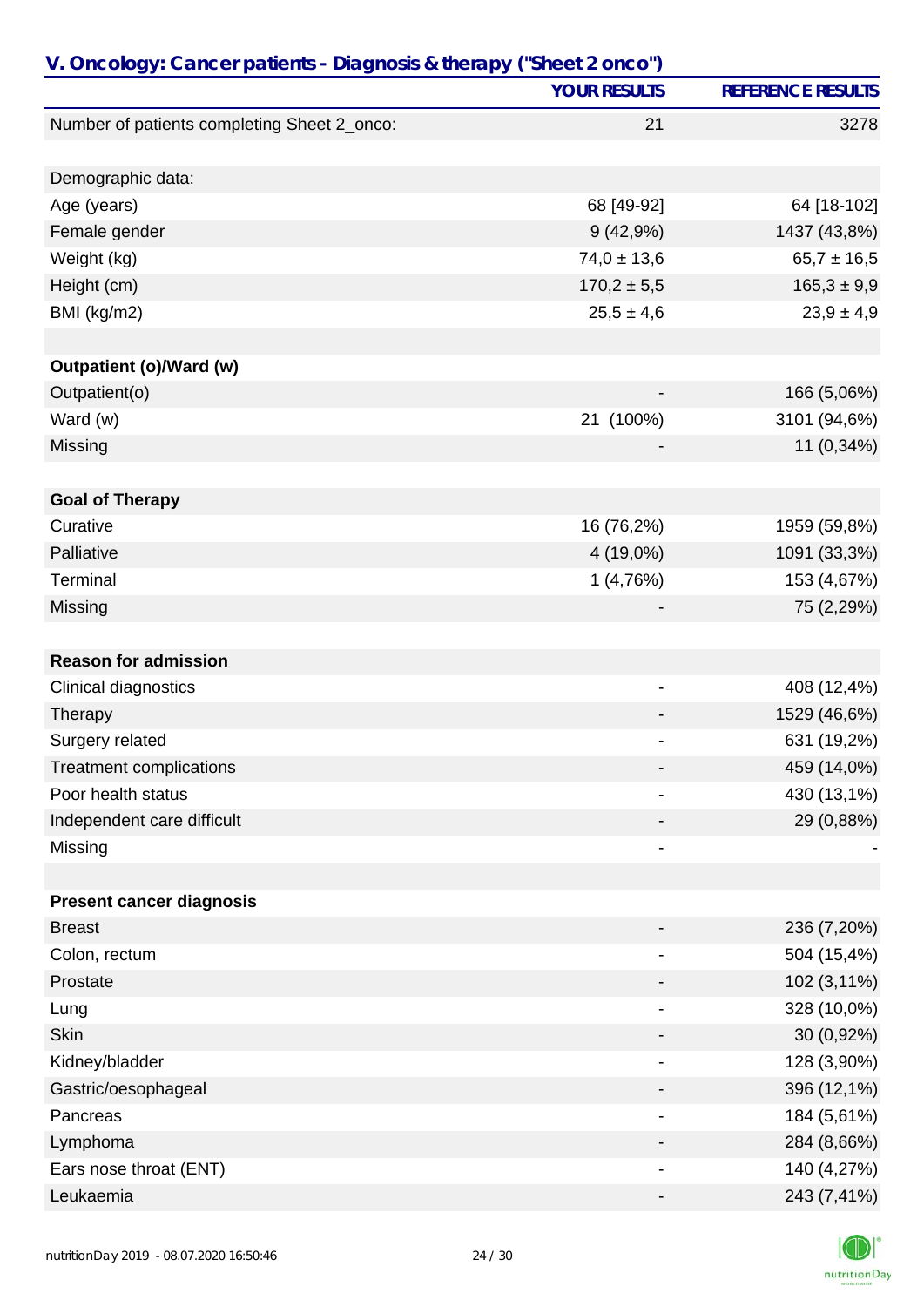| <b>Genital tract</b>           | $\overline{\phantom{a}}$     | 109 (3,33%)  |
|--------------------------------|------------------------------|--------------|
| Liver                          | $\overline{\phantom{a}}$     | 260 (7,93%)  |
| Sarcoma                        | $\qquad \qquad \blacksquare$ | 46 (1,40%)   |
| <b>Brain</b>                   | $\overline{\phantom{a}}$     | 52 (1,59%)   |
| Testicular                     | $\overline{\phantom{a}}$     | 14 (0,43%)   |
| Other                          |                              | 338 (10,3%)  |
| Missing                        | $\qquad \qquad \blacksquare$ | 45 (1,37%)   |
|                                |                              |              |
| <b>Time since diagnosis</b>    |                              |              |
| 0-2 months                     | $\overline{\phantom{a}}$     | 1019 (31,1%) |
| 3-5 months                     | 5(23,8%)                     | 544 (16,6%)  |
| 6-12 months                    | 9(42,9%)                     | 551 (16,8%)  |
| 1-2 years                      | 3(14,3%)                     | 436 (13,3%)  |
| 2-4 years                      | 1(4,76%)                     | 308 (9,40%)  |
| > 4 years                      | 1(4,76%)                     | 319 (9,73%)  |
| Missing                        | 1(4,76%)                     | 66 (2,01%)   |
|                                |                              |              |
| <b>Cancer staging</b>          |                              |              |
| 0=Carcinoma in situ            | $8(38,1\%)$                  | 152 (4,64%)  |
| <b>I=Localized</b>             | 4 (19,0%)                    | 654 (20,0%)  |
| II=Early locally advanced      | 4 (19,0%)                    | 584 (17,8%)  |
| III=Late locally advanced      | 2(9,52%)                     | 523 (16,0%)  |
| IV=Metastasised                | 1(4,76%)                     | 993 (30,3%)  |
| <b>Missing</b>                 | 2(9,52%)                     | 372 (11,3%)  |
|                                |                              |              |
| Time since first therapy start |                              |              |
| No therapy                     |                              | 319 (9,73%)  |
| Tumour staging/diagnosis       |                              | 314 (9,58%)  |
| 0-2 months                     |                              | 932 (28,4%)  |
| 3-5 months                     |                              | 427 (13,0%)  |
| 6-12 months                    | -                            | 498 (15,2%)  |
| 1-2 years                      |                              | 342 (10,4%)  |
| 2-4 years                      | $\overline{\phantom{a}}$     | 243 (7,41%)  |
| > 4 years                      | -                            | 284 (8,66%)  |
| Missing                        | $\overline{\phantom{a}}$     | 57 (1,74%)   |
|                                |                              |              |
| <b>Therapy situation</b>       |                              |              |
| Diagnosis                      | -                            | 345 (10,5%)  |
| Chemotherapy 1st line          |                              | 694 (21,2%)  |
| Chemotherapy > 1st line        |                              | 584 (17,8%)  |
| Radiotherapy                   | $\overline{\phantom{a}}$     | 262 (7,99%)  |
| Target therapy                 | -                            | 86 (2,62%)   |
| Hormone therapy                | $\qquad \qquad \blacksquare$ | 38 (1,16%)   |
| Palliative                     | -                            | 321 (9,79%)  |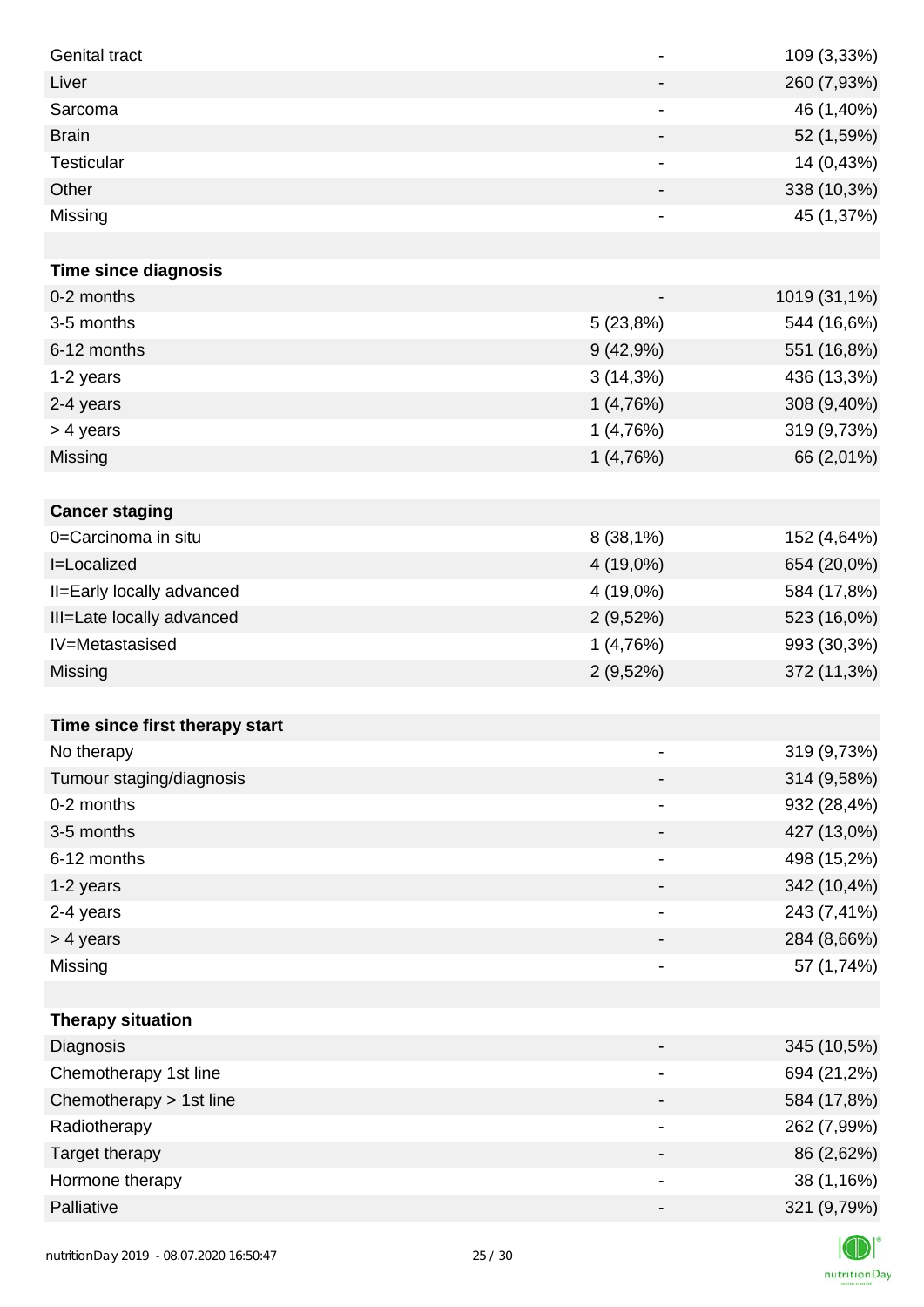| Surgery                                                                                  |                          | 846 (25,8%)  |
|------------------------------------------------------------------------------------------|--------------------------|--------------|
| Cancer related complications                                                             |                          | 299 (9,12%)  |
| Therapy related complications                                                            |                          | 138 (4,21%)  |
| Missing                                                                                  |                          | 55 (1,68%)   |
|                                                                                          |                          |              |
| <b>Infections</b>                                                                        |                          |              |
| None                                                                                     | 20 (95,2%)               | 2414 (73,6%) |
| Local                                                                                    |                          | 506 (15,4%)  |
| General                                                                                  |                          | 274 (8,36%)  |
| Missing                                                                                  | 1(4,76%)                 | 84 (2,56%)   |
|                                                                                          |                          |              |
| <b>Nutrition Treatment</b>                                                               |                          |              |
| No special diet                                                                          |                          | 1329 (40,5%) |
| Individualized diet plan                                                                 |                          | 974 (29,7%)  |
| Energy rich/protein rich ONS                                                             | $\blacksquare$           | 624 (19,0%)  |
| Enteral nutrition (via NGT/PEG)                                                          |                          | 184 (5,61%)  |
| Parenteral nutrition                                                                     |                          | 312 (9,52%)  |
| ONS enriched with special nutrients                                                      |                          | 100 (3,05%)  |
| Special nutrients (EPA, branched chained amino acids,<br>glutamine, arginine, carnitine) |                          | 49 (1,49%)   |
| Personal preferences                                                                     |                          | 342 (10,4%)  |
| Counselling                                                                              | $\overline{\phantom{a}}$ | 234 (7,14%)  |
| Other                                                                                    |                          | 132 (4,03%)  |
| Missing                                                                                  |                          |              |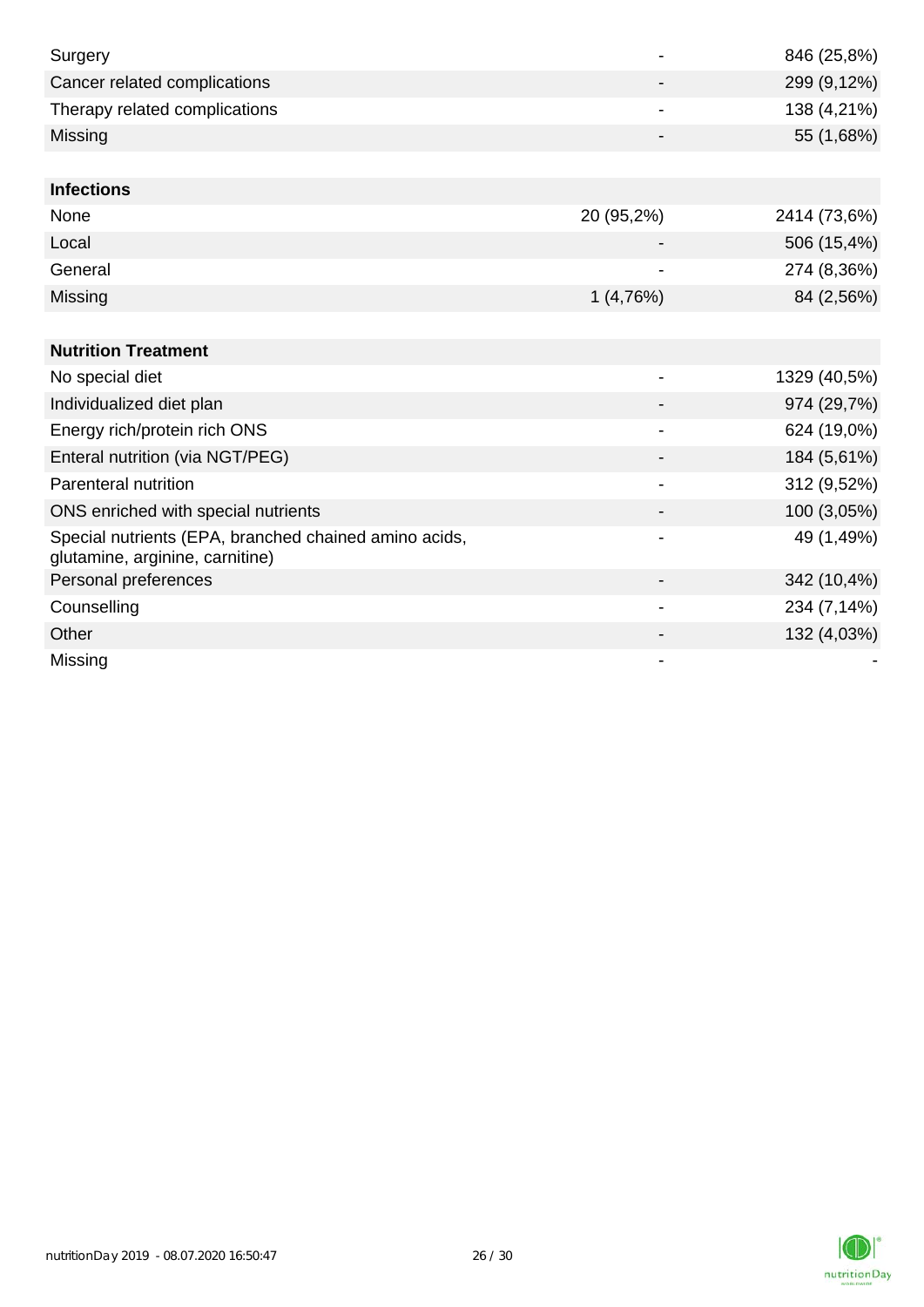| V. Oncology: Cancer patients - Appetite, food intake & quality of life ("Sheet 3 onco") |                     |                          |
|-----------------------------------------------------------------------------------------|---------------------|--------------------------|
|                                                                                         | <b>YOUR RESULTS</b> | <b>REFERENCE RESULTS</b> |
| Number of patients completing Sheet 3_onco:                                             | 21                  | 3248                     |
|                                                                                         |                     |                          |
| Body weight prior to becoming ill                                                       | 75 [60-102]         | 70 [20-180]              |
| Actual body weight                                                                      | 68 [50-102]         | 64 [11-175]              |
|                                                                                         |                     |                          |
| Change in weight was                                                                    |                     |                          |
| Intentional                                                                             | 1(4,76%)            | 130 (3,97%)              |
| Unintentional                                                                           | 11 (52,4%)          | 2109 (64,3%)             |
| Weight is stable                                                                        | 9(42,9%)            | 524 (16,0%)              |
| Missing                                                                                 |                     | 99 (3,02%)               |
| During the last week                                                                    |                     |                          |
| Patients who have had pain:                                                             |                     |                          |
| Not at all                                                                              | 13 (61,9%)          | 1075 (32,8%)             |
| A little                                                                                | 2(9,52%)            | 966 (29,5%)              |
| Quite a bit                                                                             | 2(9,52%)            | 585 (17,8%)              |
| Very much                                                                               | 4 (19,0%)           | 379 (11,6%)              |
| Missing                                                                                 |                     | 242 (7,38%)              |
| Patients who needed a rest:                                                             |                     |                          |
| Not at all                                                                              | 10 (47,6%)          | 676 (20,6%)              |
| A little                                                                                | 4 (19,0%)           | 995 (30,4%)              |
| Quite a bit                                                                             | $3(14,3\%)$         | 774 (23,6%)              |
| Very much                                                                               | 4 (19,0%)           | 535 (16,3%)              |
| Missing                                                                                 |                     | 256 (7,81%)              |
|                                                                                         |                     |                          |
| Patients who felt weak:                                                                 |                     |                          |
| Not at all                                                                              | 13 (61,9%)          | 688 (21,0%)              |
| A little                                                                                | 4 (19,0%)           | 995 (30,4%)              |
| Quite a bit                                                                             |                     | 783 (23,9%)              |
| Very much                                                                               | $3(14,3\%)$         | 535 (16,3%)              |
| Missing                                                                                 | 1(4,76%)            | 244 (7,44%)              |
| Patients who felt depressed:                                                            |                     |                          |
| Not at all                                                                              | 13 (61,9%)          | 1154 (35,2%)             |
| A little                                                                                | 5(23,8%)            | 1026 (31,3%)             |
| Quite a bit                                                                             | 1(4,76%)            | 499 (15,2%)              |
| Very much                                                                               | $2(9,52\%)$         | 282 (8,60%)              |
| Missing                                                                                 |                     | 255 (7,78%)              |

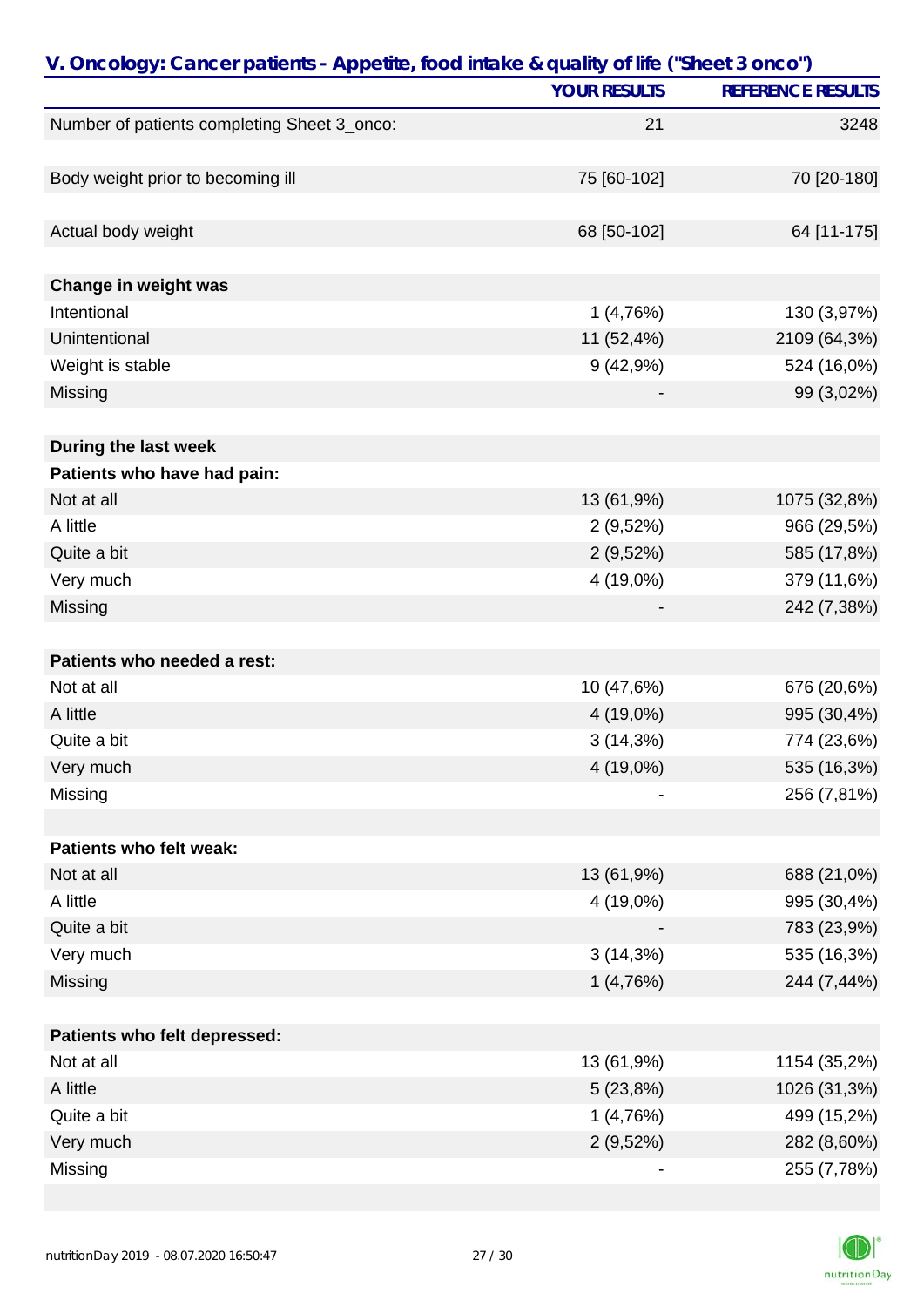| Patients who were tired:                                    |             |              |
|-------------------------------------------------------------|-------------|--------------|
| Not at all                                                  | 14 (66,7%)  | 700 (21,4%)  |
| A little                                                    | 4 (19,0%)   | 1048 (32,0%) |
| Quite a bit                                                 | 1(4,76%)    | 755 (23,0%)  |
| Very much                                                   | 2(9,52%)    | 494 (15,1%)  |
| Missing                                                     |             | 243 (7,41%)  |
|                                                             |             |              |
| Patients whose pain interfered with their daily activities: |             |              |
| Not at all                                                  | 14 (66,7%)  | 1203 (36,7%) |
| A little                                                    | $2(9,52\%)$ | 789 (24,1%)  |
| Quite a bit                                                 | 2(9,52%)    | 548 (16,7%)  |
| Very much                                                   | 3(14,3%)    | 421 (12,8%)  |
| Missing                                                     |             | 267 (8,15%)  |
|                                                             |             |              |
| Patients who lacked appetite:                               |             |              |
| Not at all                                                  | 12 (57,1%)  | 1102 (33,6%) |
| A little                                                    | 5(23,8%)    | 840 (25,6%)  |
| Quite a bit                                                 | 2(9,52%)    | 567 (17,3%)  |
| Very much                                                   | 2(9,52%)    | 465 (14,2%)  |
| Missing                                                     |             | 261 (7,96%)  |
|                                                             |             |              |
| <b>Just now</b>                                             |             |              |
| Patients who have pain:                                     |             |              |
| Not at all                                                  | 16 (76,2%)  | 1281 (39,1%) |
| A little                                                    | 2(9,52%)    | 1090 (33,3%) |
| Quite a bit                                                 | 1(4,76%)    | 444 (13,5%)  |
| Very much                                                   | 2(9,52%)    | 167 (5,09%)  |
| Missing                                                     |             | 258 (7,87%)  |
|                                                             |             |              |
| Patients who need a rest:                                   |             |              |
| Not at all                                                  | 16 (76,2%)  | 671 (20,5%)  |
| A little                                                    | 2(9,52%)    | 1142 (34,8%) |
| Quite a bit                                                 | 3(14,3%)    | 759 (23,2%)  |
| Very much                                                   |             | 393 (12,0%)  |
| Missing                                                     |             | 266 (8,11%)  |
|                                                             |             |              |
| <b>Patients who feel weak:</b>                              |             |              |
| Not at all                                                  | 15 (71,4%)  | 760 (23,2%)  |
| A little                                                    | 4 (19,0%)   | 1079 (32,9%) |
| Quite a bit                                                 | 2(9,52%)    | 740 (22,6%)  |
| Very much                                                   |             | 386 (11,8%)  |
|                                                             |             | 265 (8,08%)  |

### **Patients who are depressed:**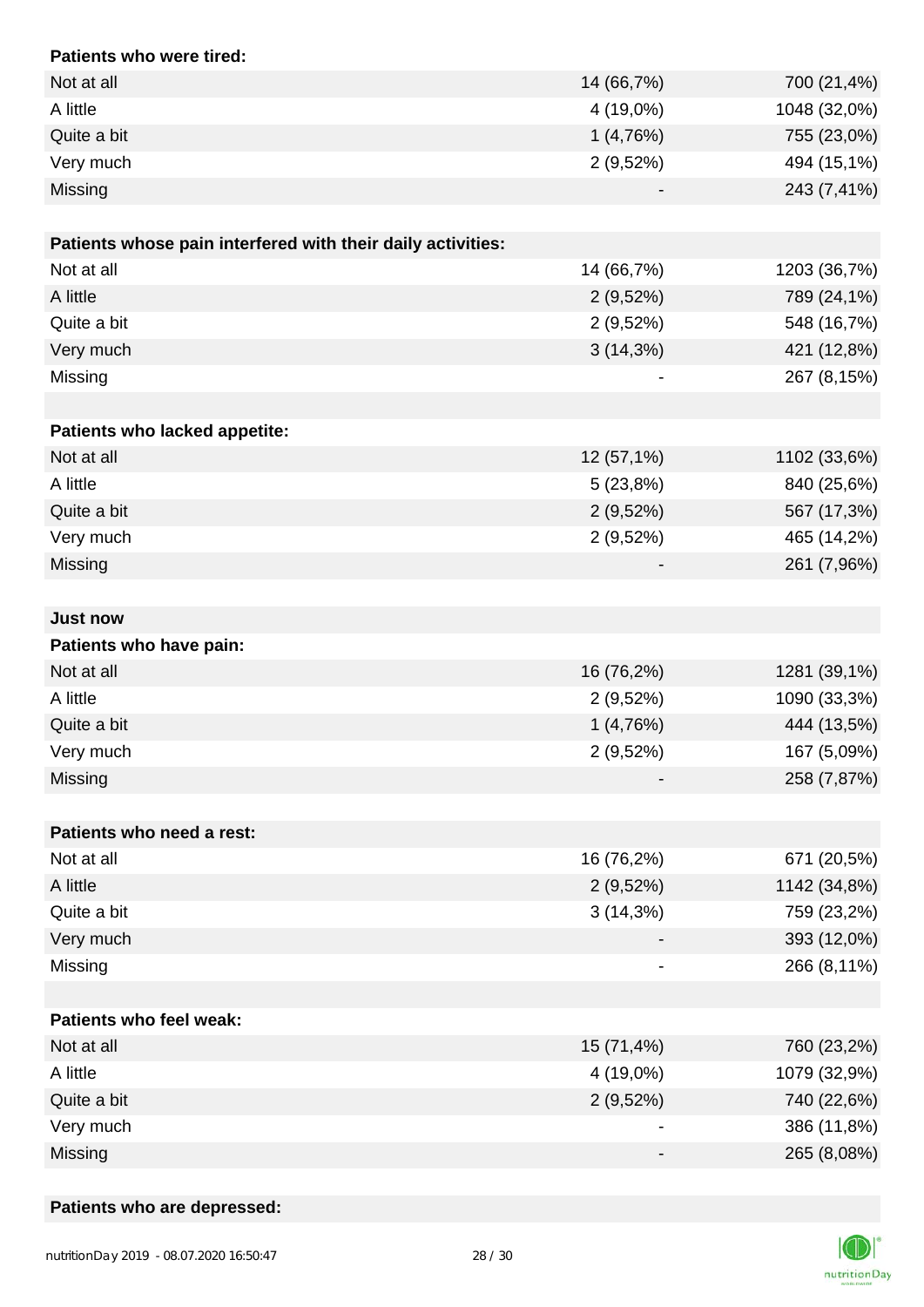| Not at all                                                  | 13 (61,9%)                   | 1318 (40,2%) |
|-------------------------------------------------------------|------------------------------|--------------|
| A little                                                    | 5(23,8%)                     | 1001 (30,5%) |
| Quite a bit                                                 | 1(4,76%)                     | 431 (13,1%)  |
| Very much                                                   | 1(4,76%)                     | 199 (6,07%)  |
| Missing                                                     | 1(4,76%)                     | 270 (8,24%)  |
|                                                             |                              |              |
| <b>Patients who are tired:</b>                              |                              |              |
| Not at all                                                  | 12 (57,1%)                   | 799 (24,4%)  |
| A little                                                    | 7(33,3%)                     | 1157 (35,3%) |
| Quite a bit                                                 |                              | 651 (19,9%)  |
| Very much                                                   | 2(9,52%)                     | 352 (10,7%)  |
| Missing                                                     |                              | 270 (8,24%)  |
|                                                             |                              |              |
| Patients whose pain interferes with their daily activities: |                              |              |
| Not at all                                                  | 16 (76,2%)                   | 1232 (37,6%) |
| A little                                                    | 2(9,52%)                     | 858 (26,2%)  |
| Quite a bit                                                 |                              | 531 (16,2%)  |
| Very much                                                   | $2(9,52\%)$                  | 318 (9,70%)  |
| Missing                                                     | 1(4,76%)                     | 288 (8,79%)  |
|                                                             |                              |              |
| Patients who lack appetite:                                 |                              |              |
| Not at all                                                  | 15 (71,4%)                   | 1159 (35,4%) |
| A little                                                    | 5(23,8%)                     | 880 (26,8%)  |
| Quite a bit                                                 |                              | 550 (16,8%)  |
| Very much                                                   | 1(4,76%)                     | 355 (10,8%)  |
| Missing                                                     |                              | 285 (8,69%)  |
|                                                             |                              |              |
| Reasons for change in appetite/food intake                  |                              |              |
| Nausea/Vomiting                                             |                              | 612 (18,7%)  |
| Inflammation in mouth                                       |                              | 160 (4,88%)  |
| Pain                                                        |                              | 454 (13,8%)  |
| Constipation                                                |                              | 258 (7,87%)  |
| Diarrhea                                                    | $\qquad \qquad \blacksquare$ | 188 (5,74%)  |
| Change in taste/smell                                       |                              | 447 (13,6%)  |
| Early satiation/Loss of appetite                            |                              | 771 (23,5%)  |
| Other                                                       |                              | 544 (16,6%)  |
| Missing                                                     | 6(28,6%)                     | 121 (3,69%)  |
|                                                             |                              |              |
| Maximum activity performed by patients                      |                              |              |
| Able to do sports                                           | $3(14,3\%)$                  | 135 (4,12%)  |
| Fully active                                                | 2(9,52%)                     | 462 (14,1%)  |
| Able to carry out light activities                          | 10 (47,6%)                   | 675 (20,6%)  |
| Able to carry out self care                                 | 2(9,52%)                     | 777 (23,7%)  |
| Able to carry out limited self care                         |                              | 487 (14,9%)  |
|                                                             |                              |              |